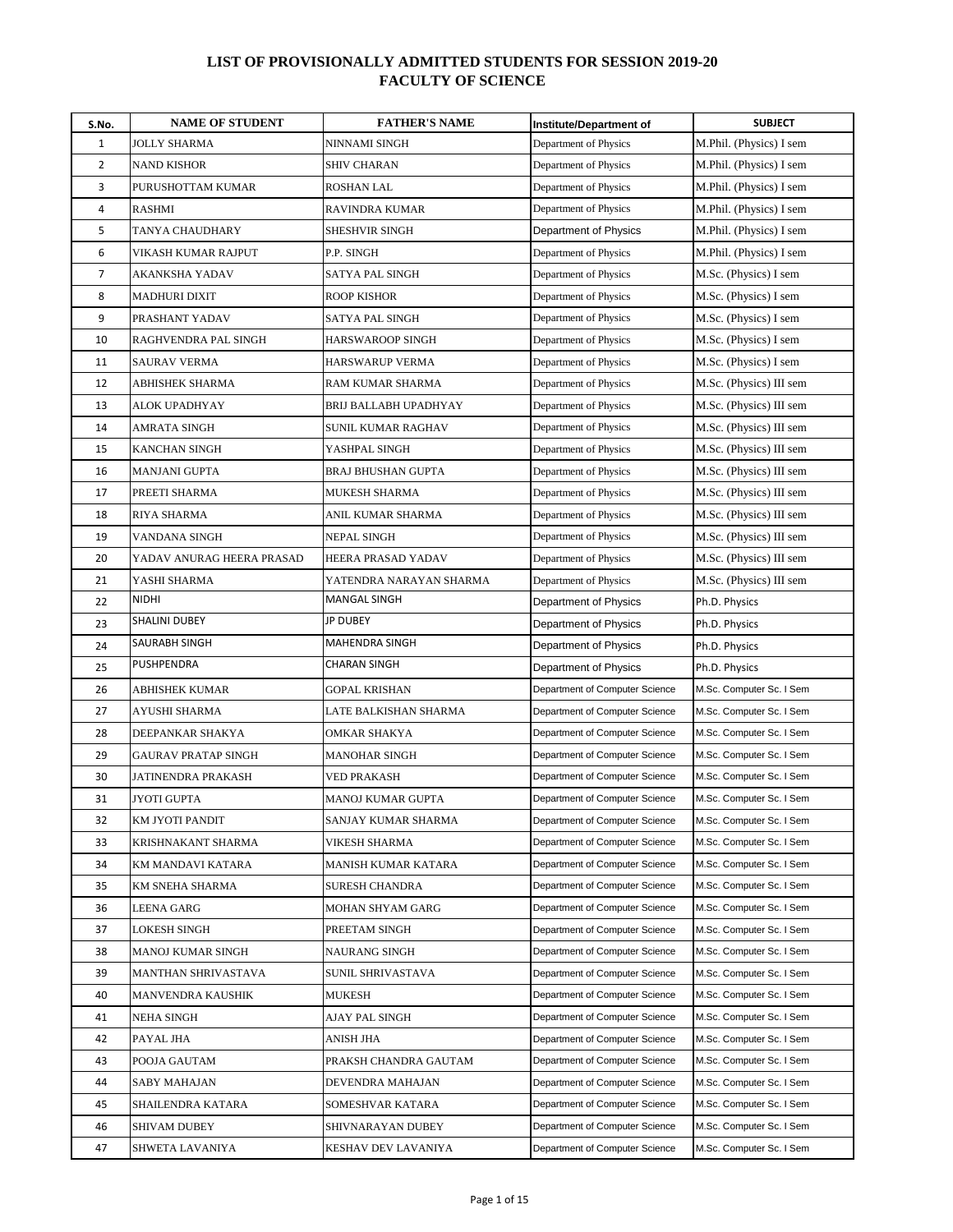| S.No. | <b>NAME OF STUDENT</b>   | <b>FATHER'S NAME</b>      | Institute/Department of           | <b>SUBJECT</b>             |
|-------|--------------------------|---------------------------|-----------------------------------|----------------------------|
| 48    | SUBHAM CHAUDHARY         | SUSHIL CHAUDHARY          | Department of Computer Science    | M.Sc. Computer Sc. I Sem   |
| 49    | <b>VINITA KALRA</b>      | <b>RAMESH KALRA</b>       | Department of Computer Science    | M.Sc. Computer Sc. I Sem   |
| 50    | VISHWADEEP ASOLIYA       | VIJAY KUMAR ASOLIYA       | Department of Computer Science    | M.Sc. Computer Sc. I Sem   |
| 51    | AMIT                     | <b>BHARAT SINGH</b>       | Department of Computer Science    | M.Sc. Computer Sc. III Sem |
| 52    | ANJALI YADAV             | SUBODH YADAV              | Department of Computer Science    | M.Sc. Computer Sc. III Sem |
| 53    | ASHA LODHI               | SIYARAM                   | Department of Computer Science    | M.Sc. Computer Sc. III Sem |
| 54    | DEEPA SINGH              | <b>JAGDISH PRASAD</b>     | Department of Computer Science    | M.Sc. Computer Sc. III Sem |
| 55    | JITENDRA PRATAP SINGH    | <b>BANKEY LAL</b>         | Department of Computer Science    | M.Sc. Computer Sc. III Sem |
| 56    | KUNNAL SHARMA            | LATE SHRI R.P. SHARMA     | Department of Computer Science    | M.Sc. Computer Sc. III Sem |
| 57    | LALIT KUMAR SHARMA       | ANIL KUMAR                | Department of Computer Science    | M.Sc. Computer Sc. III Sem |
| 58    | PANKAJ JHA               | DEEP CHAND JHA            | Department of Computer Science    | M.Sc. Computer Sc. III Sem |
| 59    | POOJA BAGHEL             | LATE SHRI DEVENDRA SINGH  | Department of Computer Science    | M.Sc. Computer Sc. III Sem |
| 60    | <b>RAHUL GAUD</b>        | SANJEEV KUMAR GOUD        | Department of Computer Science    | M.Sc. Computer Sc. III Sem |
| 61    | RISHI TIWARI             | BRAJ MOHAN TIWARI         | Department of Computer Science    | M.Sc. Computer Sc. III Sem |
| 62    | <b>SANJAY</b>            | <b>SATYAVEER</b>          | Department of Computer Science    | M.Sc. Computer Sc. III Sem |
| 63    | VISHWADEEP SINGH         | BRIJ PAL SINGH            | Department of Computer Science    | M.Sc. Computer Sc. III Sem |
| 64    | SAMYAK JAIN              | NAVEEN KUMAR JAIN         | Department of Computer Science    | MCA I SEMESTER             |
| 65    | SHASHIKALA               | SEETARAM VISHWAKARMA      | Department of Computer Science    | <b>MCA I SEMESTER</b>      |
| 66    | SHIVA SINGH              | RAJ BAHADUR SINGH         | Department of Computer Science    | MCA I SEMESTER             |
| 67    | SHIVAM SHARMA            | RAVINDRA DUTT SHARMA      | Department of Computer Science    | <b>MCA I SEMESTER</b>      |
| 68    | ABHISHEK MATHURIYA       | SANTOSH MATHURIYA         | Department of Computer Science    | MCA III SEMESTER           |
| 69    | ROHIT GUPTA              | SUDHIR MOHAN GUPTA        | Department of Computer Science    | MCA III SEMESTER           |
| 70    | RUBY GUPTA               | ARVIND KUMAR GUPTA        | Department of Computer Science    | MCA III SEMESTER           |
| 71    | SHILPA                   | DEVENDRA PRATAP MISHRA    | Department of Computer Science    | MCA III SEMESTER           |
| 72    | VISHAL KUSHWAH           | MAHENDRA SINGH            | Department of Computer Science    | MCA III SEMESTER           |
| 73    | MOHIT NIMESH             | MANIK CHANDRA NIMESH      | Department of Computer Science    | <b>MCA V SEMESTER</b>      |
| 74    | NAMRATA RANA             | SHISHUPAL SINGH RANA      | Department of Computer Science    | <b>MCA V SEMESTER</b>      |
| 75    | <b>RAHUL KUMAR</b>       | <b>ASHOK KUMAR</b>        | Department of Computer Science    | <b>MCA V SEMESTER</b>      |
| 76    | ASHUMENDRA PRATAP SHUKLA | RAJESH KUMAR SHUKLA       | Department of Computer Science    | <b>MCA V SEMESTER</b>      |
| 77    | BHANU KAPOOR             | LATE RAJ KUMAR KAPOOR     | Department of Computer Science    | <b>MCA V SEMESTER</b>      |
| 78    | INDRA BAHADUR YADAV      | RAM MURAT YADAV           | Department of Computer Science    | <b>MCA V SEMESTER</b>      |
| 79    | LOKESH SINGH TOMAR       | <b>GIRRAJ SINGH TOMAR</b> | Department of Computer Science    | <b>MCA V SEMESTER</b>      |
| 80    | SHAILENDRA SINGH         | RAMADHEEN                 | Department of Computer Science    | MCA V SEMESTER             |
| 81    | SHIKHAR SINGH            | C.P. SINGH                | Department of Computer Science    | MCA V SEMESTER             |
| 82    | YOGENDRA SINGH PUNDHIR   | LALENDRA SINGH PUNDHIR    | Department of Computer Science    | MCA V SEMESTER             |
| 83    | DEEPAK KUMAR SAGAR       | DEVI CHARAN SAGAR         | Department of Computer Science    | PGDCA I SEMESTER           |
| 84    | KM. ANUPAM               | SATYA PRAKASH             | Department of Computer Science    | PGDCA I SEMESTER           |
| 85    | KRISHAN KUMAR KAUSHIK    | ABDHESH KUMAR             | Department of Computer Science    | PGDCA I SEMESTER           |
| 86    | NEERU TANGURIYA          | RAVI SHANKER              | Department of Computer Science    | PGDCA I SEMESTER           |
| 87    | PULKIT SHARMA            | PRAKASH CHANDRA SHARMA    | Department of Computer Science    | PGDCA I SEMESTER           |
| 88    | RAVIKA KHATOR            | SHYAM SUNDER KHATOR       | Department of Computer Science    | PGDCA I SEMESTER           |
| 89    | VIJAY KUMAR              | BHUPENDRA SINGH           | Department of Computer Science    | PGDCA I SEMESTER           |
| 90    | VIPIN PACHAURI           | MUKESH PACHAURI           | Department of Computer Science    | PGDCA I SEMESTER           |
| 91    | AEENA SINGH              | HARISH CHANDRA            | University Computer Centre        | ADIT-I SEM.                |
| 92    | ANJALI PACHAURI          | NARENDRA KUMAR PACHAURI   | <b>University Computer Centre</b> | ADIT-I SEM.                |
| 93    | ANURAG                   | CHAKRAPAL YADAV           | <b>University Computer Centre</b> | ADIT-I SEM.                |
| 94    | CHIRAG TOMAR             | DINESH TOMAR              | <b>University Computer Centre</b> | ADIT-I SEM.                |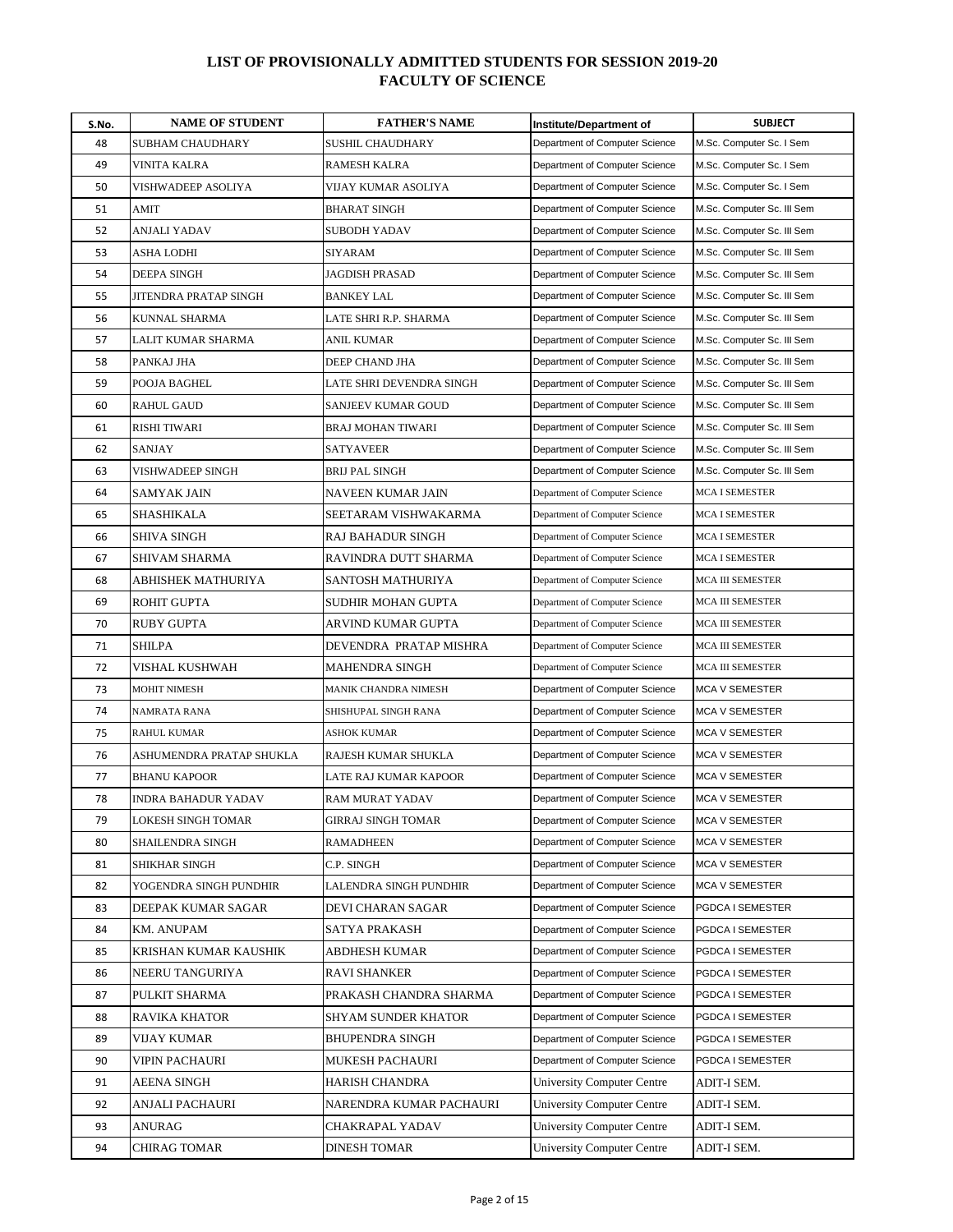| S.No. | <b>NAME OF STUDENT</b>  | <b>FATHER'S NAME</b>      | Institute/Department of           | <b>SUBJECT</b>      |
|-------|-------------------------|---------------------------|-----------------------------------|---------------------|
| 95    | <b>DEEPAK DIXIT</b>     | <b>MAHESH CHAND</b>       | <b>University Computer Centre</b> | ADIT-I SEM.         |
| 96    | <b>KM HEMLATA</b>       | <b>UJAGAR LAL</b>         | <b>University Computer Centre</b> | ADIT-I SEM.         |
| 97    | NAVEEN KUMAR CHAURASIYA | PRAMOD KUMAR CHAURASIYA   | <b>University Computer Centre</b> | ADIT-I SEM.         |
| 98    | PRAVEEN KUMAR PAL       | DHANI RAM PAL             | <b>University Computer Centre</b> | ADIT-I SEM.         |
| 99    | <b>RAMAN KUMAR</b>      | MUNNA LAL                 | <b>University Computer Centre</b> | ADIT-I SEM.         |
| 100   | RANJNA SHAKYA           | KUVAR PAL SHAKYA          | <b>University Computer Centre</b> | ADIT-I SEM.         |
| 101   | ROMESH KRISHNA SHARMA   | RAJESH KRISHNA SHARMA     | <b>University Computer Centre</b> | ADIT-I SEM.         |
| 102   | <b>SAZIA KHAN</b>       | CHAMAN KHAN               | University Computer Centre        | ADIT-I SEM.         |
| 103   | SHABIA KHAN             | CHAMAN KHAN               | <b>University Computer Centre</b> | ADIT-I SEM.         |
| 104   | <b>SHRI RAM DIXIT</b>   | DEEN DAYAL DIXIT          | <b>University Computer Centre</b> | ADIT-I SEM.         |
| 105   | <b>KALYANI SINGH</b>    | SURENDRA PAL SINGH        | <b>University Computer Centre</b> | ADIT-I SEM.         |
| 106   | <b>KAVITA</b>           | BASANT LAL                | <b>University Computer Centre</b> | ADIT-I SEM.         |
| 107   | <b>RAHUL TIWARI</b>     | RAM GOPAL TIWARI          | <b>University Computer Centre</b> | ADIT-I SEM.         |
| 108   | <b>SHALU SINGH</b>      | DEVI SINGH                | <b>University Computer Centre</b> | ADIT-I SEM.         |
| 109   | ANMOL GUPTA             | VIJAY KUMAR GUPTA         | <b>University Computer Centre</b> | ADIT-I SEM.         |
| 110   | <b>GEETA SAGAR</b>      | RAM BABU SAGAR            | <b>University Computer Centre</b> | ADIT-I SEM.         |
| 111   | OMENDRA KUMAR VERMA     | <b>BHOO PRAKASH VERMA</b> | <b>University Computer Centre</b> | ADIT-I SEM.         |
| 112   | <b>SONAM VERMA</b>      | KUNDAN LAL VERMA          | University Computer Centre        | ADIT-I SEM.         |
| 113   | <b>DIPTI SEHGAL</b>     | JANAK SEHGAL              | <b>University Computer Centre</b> | PGDCA & WD- III SEM |
| 114   | NANDKISHOR              | LAXMINARAYAN              | <b>University Computer Centre</b> | PGDCA & WD- III SEM |
| 115   | AKHIL SHRIVASTAVA       | RAJENDRA SHRIVASTAVA      | University Computer Centre        | PGDCA & WD- III SEM |
| 116   | SUDHIR MUDAGAL          | SHRI BHAGWAN SHARMA       | <b>University Computer Centre</b> | PGDCA & WD- III SEM |
| 117   | GITAM SINGH             | PURUSOTAM SINGH           | <b>University Computer Centre</b> | PGDCA & WD- III SEM |
| 118   | <b>VIJAY</b>            | <b>SANT CHARAN</b>        | <b>University Computer Centre</b> | PGDCA & WD- III SEM |
| 119   | MADAN MOHAN SHARMA      | RAMESHVAR SHARMA          | <b>University Computer Centre</b> | PGDCA & WD- III SEM |
| 120   | ISHANT JAIN             | ALOK JAIN                 | <b>University Computer Centre</b> | PGDCA & WD- III SEM |
| 121   | AKASH MAHOR             | SOVARAN SINGH             | <b>University Computer Centre</b> | PGDCA & WD- III SEM |
| 122   | <b>KULDEEP SINGH</b>    | NARENDRA SINGH            | <b>University Computer Centre</b> | PGDCA & WD- III SEM |
| 123   | AMAN VERMA              | SHRI SANJAY VERMA         | <b>University Computer Centre</b> | <b>BCA-I SEM</b>    |
| 124   | ANUSHKA CHAUHAN         | BRIJ BHANU SINGH CHAUHAN  | <b>University Computer Centre</b> | BCA- I SEM          |
| 125   | ARYAN SINGH NAUHWAR     | <b>SUKHVEER SINGH</b>     | <b>University Computer Centre</b> | BCA- I SEM          |
| 126   | <b>AYUSH GUPTA</b>      | NEERAJ GUPTA              | <b>University Computer Centre</b> | <b>BCA-I SEM</b>    |
| 127   | CHARU PATHAK            | RAJEEV PATHAK             | University Computer Centre        | BCA- I SEM          |
| 128   | DEEKSHA YADAV           | SANTVEER YADAV            | <b>University Computer Centre</b> | BCA- I SEM          |
| 129   | DEEPAK MISHRA           | ANIL KUMAR MISHRA         | <b>University Computer Centre</b> | BCA- I SEM          |
| 130   | HARSHITA GAUTAM         | MAHENDRA GAUTAM           | <b>University Computer Centre</b> | <b>BCA-I SEM</b>    |
| 131   | HIMANSHU YADAV          | RAJ PRAKASH YADAV         | <b>University Computer Centre</b> | <b>BCA-ISEM</b>     |
| 132   | JUHI SHARMA             | SHUSIL KUMAR SHARMA       | University Computer Centre        | BCA- I SEM          |
| 133   | <b>JYOTI CHAUDHARY</b>  | KRISHN GOPAL CHAUDHARY    | University Computer Centre        | BCA- I SEM          |
| 134   | KHUSHI YADAV            | SANDEEP YADAV             | <b>University Computer Centre</b> | <b>BCA-I SEM</b>    |
| 135   | ANURAG SINGH            | NARENDRA SINGH            | University Computer Centre        | BCA- I SEM          |
| 136   | SHAKTI GOYAL            | VIRENDRA GOYAL            | <b>University Computer Centre</b> | BCA- I SEM          |
| 137   | KUMAR ANUSHK            | RAJEEV KUMAR SAXENA       | <b>University Computer Centre</b> | BCA- I SEM          |
| 138   | LAVI SHARMA             | VIRENDRA SHARMA           | University Computer Centre        | BCA- I SEM          |
| 139   | <b>MANSI TIWARI</b>     | MANOJ KUMAR TIWARI        | <b>University Computer Centre</b> | BCA- I SEM          |
| 140   | URMIKA KULSHRESTHA      | RAVI KANTH KULSHRESTHA    | <b>University Computer Centre</b> | BCA- I SEM          |
| 141   | SACHIN SHARMA           | GRISH KUMAR SHARMA        | University Computer Centre        | BCA- I SEM          |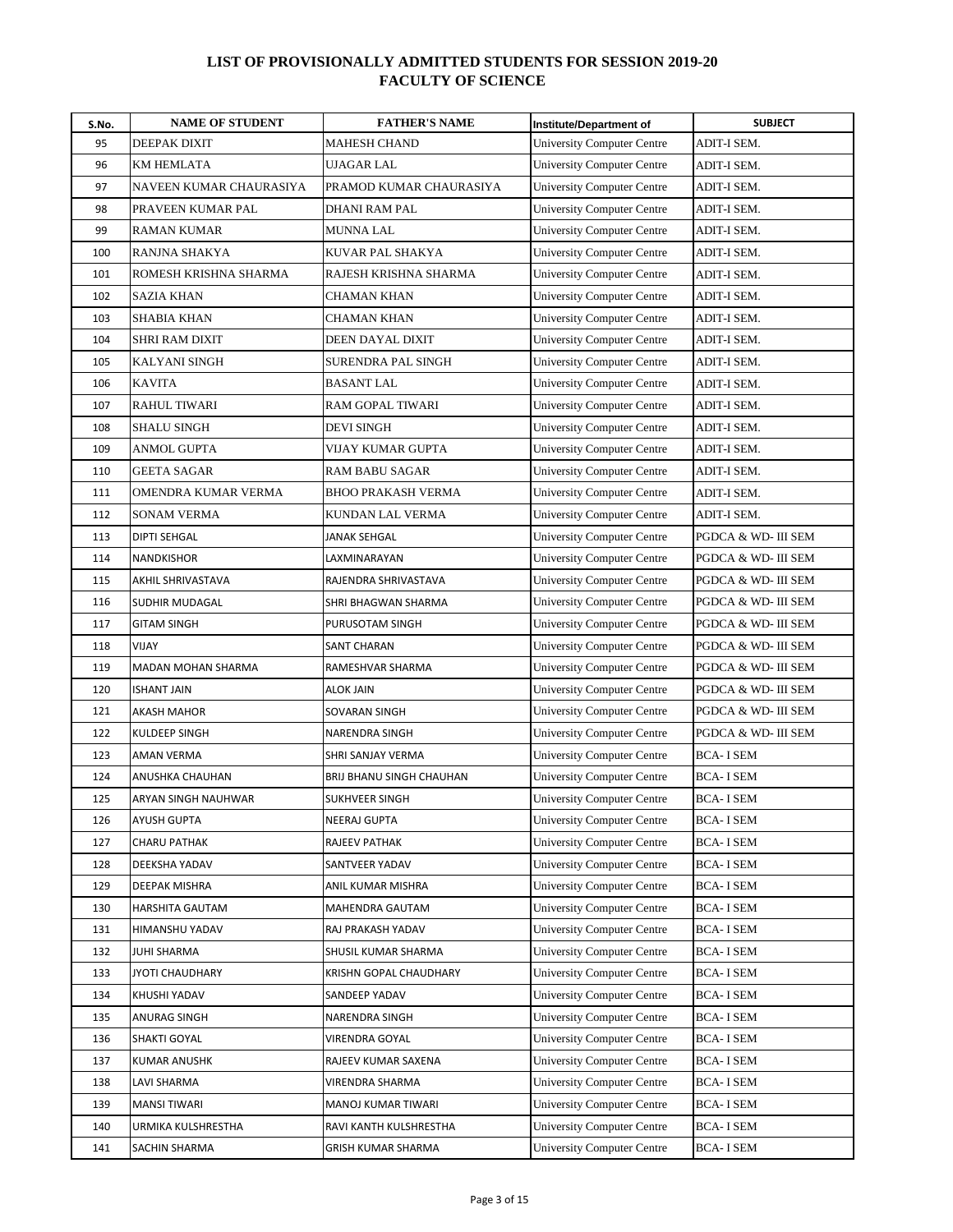| S.No. | <b>NAME OF STUDENT</b>  | <b>FATHER'S NAME</b>     | Institute/Department of           | <b>SUBJECT</b>   |
|-------|-------------------------|--------------------------|-----------------------------------|------------------|
| 142   | SHIVAM SAMADHIYA        | VED PRAKASH SAMADHIYA    | <b>University Computer Centre</b> | <b>BCA-I SEM</b> |
| 143   | VARUN KHANNA            | RAJ KUMAR KHANNA         | <b>University Computer Centre</b> | <b>BCA-I SEM</b> |
| 144   | SONU                    | KESHAV                   | <b>University Computer Centre</b> | <b>BCA-I SEM</b> |
| 145   | <b>NITIN VERMA</b>      | <b>BANWARI LAL</b>       | <b>University Computer Centre</b> | <b>BCA-I SEM</b> |
| 146   | <b>HIMESH</b>           | ASHOK KUMAR              | <b>University Computer Centre</b> | <b>BCA-I SEM</b> |
| 147   | KM. SHIVANI KUMARI      | RAMPAL SINGH             | University Computer Centre        | <b>BCA-I SEM</b> |
| 148   | VISHAL SANKHWAR         | KAILASH CHANDRA          | <b>University Computer Centre</b> | <b>BCA-I SEM</b> |
| 149   | <b>RAJAN KUMAR</b>      | <b>MEGH SINGH</b>        | <b>University Computer Centre</b> | <b>BCA-I SEM</b> |
| 150   | ROHIT JADLI             | SUDARSHAN SHARMA         | <b>University Computer Centre</b> | BCA- I SEM       |
| 151   | MONU SHRIVASTAVA        | RAGHUVEER SHRIVASTAVA    | <b>University Computer Centre</b> | <b>BCA-I SEM</b> |
| 152   | AADYA                   | MR. SANJAY TIWARI        | Deptt. of Pharmacy                | B.Pharm. I Sem.  |
| 153   | AANCHAL SHUKLA          | MR. SHRIPRAKASH SHUKLA   | Deptt. of Pharmacy                | B.Pharm. I Sem.  |
| 154   | ABHISHEK LAWANIYA       | MR. MANOJ LAWANIYA       | Deptt. of Pharmacy                | B.Pharm. I Sem.  |
| 155   | ADITYA MISHRA           | MR. UPENDRA MISHRA       | Deptt. of Pharmacy                | B.Pharm. I Sem.  |
| 156   | AKASH PANDEY            | MR. SHRI NIVAS PANDERY   | Deptt. of Pharmacy                | B.Pharm. I Sem.  |
| 157   | AKASH VED               | MR. S.N PATHAK           | Deptt. of Pharmacy                | B.Pharm. I Sem.  |
| 158   | AMIT KUMAR              | MR. RAMBACHAN BHARDWAJ   | Deptt. of Pharmacy                | B.Pharm. I Sem.  |
| 159   | ANJALI SAGAR            | MR. AVDHESH SINGH SAGAR  | Deptt. of Pharmacy                | B.Pharm. I Sem.  |
| 160   | ANKIT CHAUHAN           | MR. KAPIL DEV CHAUHAN    | Deptt. of Pharmacy                | B.Pharm. I Sem.  |
| 161   | ASHMA KUMARI            | MR. MANOJ KUMAR          | Deptt. of Pharmacy                | B.Pharm. I Sem.  |
| 162   | BRIJESH KUMAR           | MR. ADALAT               | Deptt. of Pharmacy                | B.Pharm. I Sem.  |
| 163   | CHANCHAL YADAV          | MR. LAL BAHADUR          | Deptt. of Pharmacy                | B.Pharm. I Sem.  |
| 164   | CHANDAN KUMAR           | MR. LAL MOHAN PRASHAD    | Deptt. of Pharmacy                | B.Pharm. I Sem.  |
| 165   | DEEPAK KUMAR            | MR. RAMSUKH              | Deptt. of Pharmacy                | B.Pharm. I Sem.  |
| 166   | DEEPANJALI              | MR. AVDHESH SINGH SAGAR  | Deptt. of Pharmacy                | B.Pharm. I Sem.  |
| 167   | DEEPIKA GAUR            | MR. ANIL KUMAR SHARMA    | Deptt. of Pharmacy                | B.Pharm. I Sem.  |
| 168   | DEVENDRA PRASHAD        | MR. BHAWANI PRASHAD      | Deptt. of Pharmacy                | B.Pharm. I Sem.  |
| 169   | <b>DEVENDRA SINGH</b>   | MR. BADAN SINGH          | Deptt. of Pharmacy                | B.Pharm. I Sem.  |
| 170   | DURGESH SINGH           | MR. SHISHU PAL SINGH     | Deptt. of Pharmacy                | B.Pharm. I Sem.  |
| 171   | GURU PRASHAD TIWARI     | MR.RAJ KISHOR TIWARI     | Deptt. of Pharmacy                | B.Pharm. I Sem.  |
| 172   | HIMANSHI SINGH          | MR. SUSHIL KUMAR SINGH   | Deptt. of Pharmacy                | B.Pharm. I Sem.  |
| 173   | HRITHIK RAJ SHRIVASTAVA | MR. RAJKUMAR SHRIVASTAVA | Deptt. of Pharmacy                | B.Pharm. I Sem.  |
| 174   | INDRAJEET MAURYA        | MR. SIYARAM MAURYA       | Deptt. of Pharmacy                | B.Pharm. I Sem.  |
| 175   | JAY SINGH PATEL         | MR. AVADHESH PATEL       | Deptt. of Pharmacy                | B.Pharm. I Sem.  |
| 176   | JAYA SHARMA             | MR. BHUPENDERA SHARMA    | Deptt. of Pharmacy                | B.Pharm. I Sem.  |
| 177   | KABEER                  | MR. NETRA PAL SINGH      | Deptt. of Pharmacy                | B.Pharm. I Sem.  |
| 178   | KANCHI GUPTA            | MR. KRISHAN GUPTA        | Deptt. of Pharmacy                | B.Pharm. I Sem.  |
| 179   | KIRAN SHARMA            | MR. NAND KISHORE SHARMA  | Deptt. of Pharmacy                | B.Pharm. I Sem.  |
| 180   | KIRAN SINGH             | MR. JAYA KARAN SINGH     | Deptt. of Pharmacy                | B.Pharm. I Sem.  |
| 181   | <b>MANISH GAUD</b>      | MR. SUBHASH GAUD         | Deptt. of Pharmacy                | B.Pharm. I Sem.  |
| 182   | MANISH KUMAR YADAV      | MR. SHIV SHANKAR YADAV   | Deptt. of Pharmacy                | B.Pharm. I Sem.  |
| 183   | MAYANK MISHRA           | MR. SANGAM LAL MISHRA    | Deptt. of Pharmacy                | B.Pharm. I Sem.  |
| 184   | MOHD. ABUSAD            | MR. TAHA KHAN            | Deptt. of Pharmacy                | B.Pharm. I Sem.  |
| 185   | MOHD. ASHARF            | MR. MAINUDDIN            | Deptt. of Pharmacy                | B.Pharm. I Sem.  |
| 186   | NAWANIT KUMAR RAI       | MR. NAGENDRA RAI         | Deptt. of Pharmacy                | B.Pharm. I Sem.  |
| 187   | PRADEEP YADAV           | MR. RAMPHER YADAV        | Deptt. of Pharmacy                | B.Pharm. I Sem.  |
| 188   | PRATIBHA BHARTI         | MR. RAMPRAKASH BHARTI    | Deptt. of Pharmacy                | B.Pharm. I Sem.  |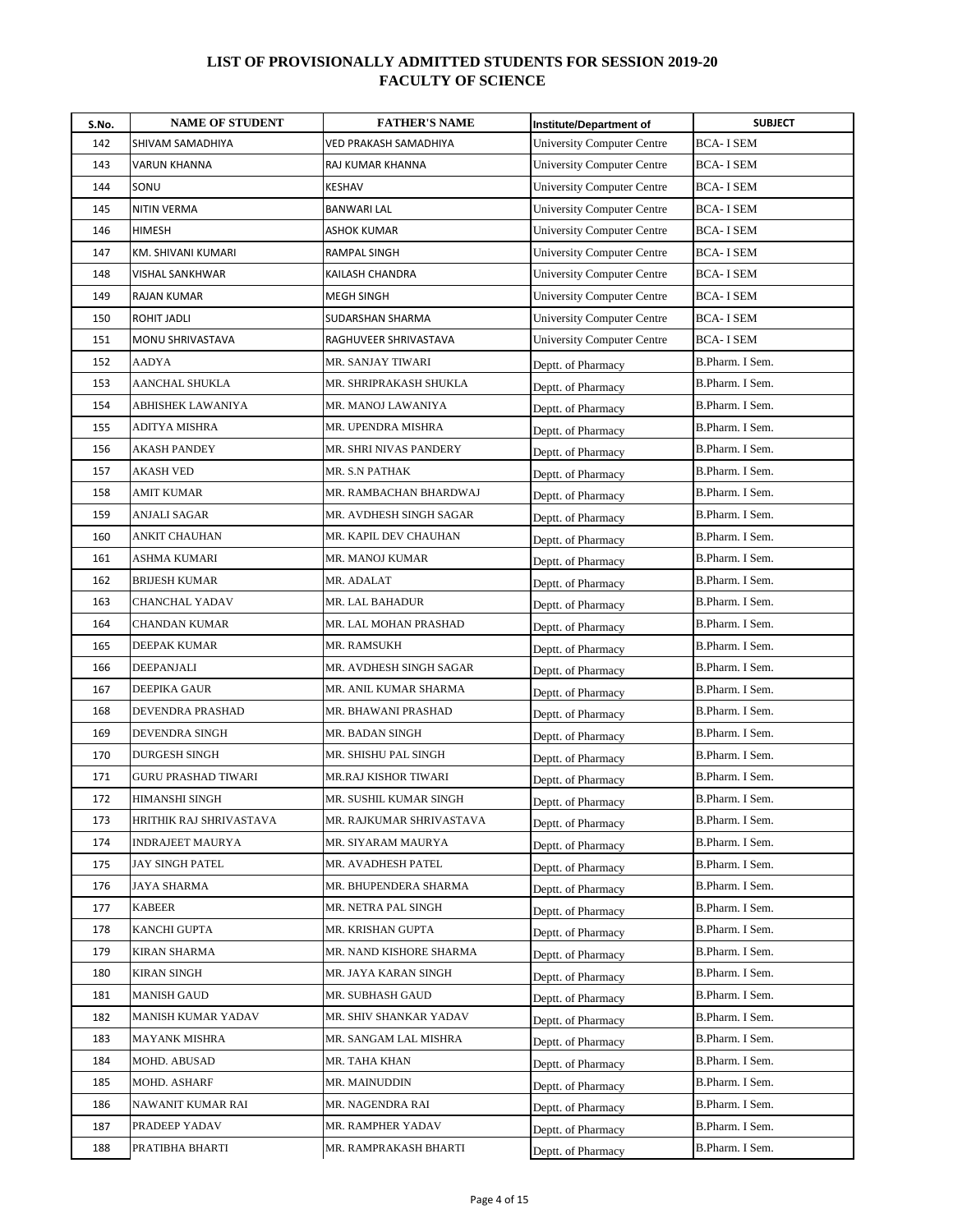| S.No. | <b>NAME OF STUDENT</b>  | <b>FATHER'S NAME</b>       | <b>Institute/Department of</b> | <b>SUBJECT</b>    |
|-------|-------------------------|----------------------------|--------------------------------|-------------------|
| 189   | PRAVAL PRATAP SINGH     | MR. ANIL KUMAR SINGH       | Deptt. of Pharmacy             | B.Pharm. I Sem.   |
| 190   | <b>PRIYA</b>            | MR. SHER BAHADUR           | Deptt. of Pharmacy             | B.Pharm. I Sem.   |
| 191   | PRIYA SINGH             | MR. RAJEEV KUMAR SINGH     | Deptt. of Pharmacy             | B.Pharm. I Sem.   |
| 192   | <b>RAHUL</b>            | MR. RAM SAHARE VERMA       | Deptt. of Pharmacy             | B.Pharm. I Sem.   |
| 193   | RAHUL YADAV             | MR. HARI RAM YADAV         | Deptt. of Pharmacy             | B.Pharm. I Sem.   |
| 194   | RAKSHIT PAL             | MR. ANIL KUMAR PAL         | Deptt. of Pharmacy             | B.Pharm. I Sem.   |
| 195   | RUPALI VAISH            | MR. KAILASH VAISH          | Deptt. of Pharmacy             | B.Pharm. I Sem.   |
| 196   | <b>SACHIN YADAV</b>     | MR. SHIV SHANKAR YADAV     | Deptt. of Pharmacy             | B.Pharm. I Sem.   |
| 197   | <b>SAUMYA JAIN</b>      | MR. DHAREMENDRA KUMAR JAIN | Deptt. of Pharmacy             | B.Pharm. I Sem.   |
| 198   | SHIVAM KUMAR SINGH      | MR. SANJEET KUMAR          | Deptt. of Pharmacy             | B.Pharm. I Sem.   |
| 199   | <b>SUCHITA TRIPATHI</b> | MR. CHANDR SHEKHER         | Deptt. of Pharmacy             | B.Pharm. I Sem.   |
| 200   | SUNIL KUMAR PATEL       | MR. RAM UJAGIR             | Deptt. of Pharmacy             | B.Pharm. I Sem.   |
| 201   | SWETA DEVI              | MR. MITHALESH KUMAR        | Deptt. of Pharmacy             | B.Pharm. I Sem.   |
| 202   | UPENDRA YADAV           | MR. SURYDEV YADAV          | Deptt. of Pharmacy             | B.Pharm. I Sem.   |
| 203   | VAIBHAV SINGH SENGAR    | MR. NARENDRA SINGH SENGAR  | Deptt. of Pharmacy             | B.Pharm. I Sem.   |
| 204   | VISHVI GUPTA            | MR. SHRI JUGAL KUMAR GUPTA | Deptt. of Pharmacy             | B.Pharm. I Sem.   |
| 205   | <b>HIMANSHU PUNDHIR</b> | MR. SATENDRA PUNDHIR       | Deptt. of Pharmacy             | B.Pharm. I Sem.   |
| 206   | NEERAJ KUMAR GOND       | MR.CHANDRABHAN GOND        | Deptt. of Pharmacy             | B.Pharm. I Sem.   |
| 207   | <b>VISHAL PRABHAT</b>   | MR.KRIPA SHANKAR           | Deptt. of Pharmacy             | B.Pharm. I Sem.   |
| 208   | SHUBHAM UPADHYAY        | MR. ANIL KUMAR UPADHYAY    | Deptt. of Pharmacy             | B.Pharm. I Sem.   |
| 209   | PIYUSH JHA              | MR. YOGESH KUMAR           | Deptt. of Pharmacy             | B.Pharm. I Sem.   |
| 210   | HARSH KUMAR GOLESH      | MR. RAJESH KUMAR           | Deptt. of Pharmacy             | B.Pharm. I Sem.   |
| 211   | <b>DEEPAK YADAV</b>     | MR. SURENDRA PAL SINGH     | Deptt. of Pharmacy             | B.Pharm. I Sem.   |
| 212   | PANKAJ KUMAR JADAUN     | MR. BHOLA SINGH JADAUN     | Deptt. of Pharmacy             | B.Pharm. I Sem.   |
| 213   | MAMATA SHARMA           | MR, VINOD SHARMA           | Deptt. of Pharmacy             | B.Pharm. I Sem.   |
| 214   | AMIR KHAN               | MR. KAMRULHODA KHAN        | Deptt. of Pharmacy             | B.Pharm. III Sem. |
| 215   | AMIT KUMAR              | MR. BALAK RAM              | Deptt. of Pharmacy             | B.Pharm. III Sem. |
| 216   | <b>SAURABH YADAV</b>    | MR. RAM AVTAR YADAV        | Deptt. of Pharmacy             | B.Pharm. III Sem. |
| 217   | <b>NEELAM MAURYA</b>    | MR. ASHOK KUMAR MAURYA     | Deptt. of Pharmacy             | B.Pharm. III Sem. |
| 218   | <b>GARIMA</b>           | MR. RAMJEET                | Deptt. of Pharmacy             | B.Pharm. III Sem. |
| 219   | <b>RAHUL KUMAR</b>      | MR. TEJ SINGH              | Deptt. of Pharmacy             | B.Pharm. III Sem. |
| 220   | <b>VARSHA RANI</b>      | MR. MUKESH SINGH PAL       | Deptt. of Pharmacy             | B.Pharm. III Sem. |
| 221   | AAS MOHD                | MD HAZARI MALIK            | Deptt. of Pharmacy             | B.Pharm. III Sem. |
| 222   | AASTHA RAWAT            | SANJEEV KUMAR RAWAT        | Deptt. of Pharmacy             | B.Pharm. III Sem. |
| 223   | ABHISHEK YADAV          | INDRAJEET YADAV            | Deptt. of Pharmacy             | B.Pharm. III Sem. |
| 224   | ADEEBA KHAN             | AIJAZ HUSSAIN              | Deptt. of Pharmacy             | B.Pharm. III Sem. |
| 225   | ADITYA VIKRAM DUBEY     | SADA NAND DUBEY            | Deptt. of Pharmacy             | B.Pharm. III Sem. |
| 226   | AJEET SINGH             | KALICHARAN                 | Deptt. of Pharmacy             | B.Pharm. III Sem. |
| 227   | AKANKSHA GUPTA          | RAMCHANDRA GUPTA           | Deptt. of Pharmacy             | B.Pharm. III Sem. |
| 228   | ALOK KUMAR              | <b>RAJ KUMAR</b>           | Deptt. of Pharmacy             | B.Pharm. III Sem. |
| 229   | AMIT KUMAR              | PUSHPENDRA KUMAR           | Deptt. of Pharmacy             | B.Pharm. III Sem. |
| 230   | ANKITA                  | <b>VINOD KUMAR</b>         | Deptt. of Pharmacy             | B.Pharm. III Sem. |
| 231   | ANKITA SINGH            | RAM PRATAP SINGH           | Deptt. of Pharmacy             | B.Pharm. III Sem. |
| 232   | ANNANYA GUPTA           | PRAMOD KUMAR GUPTA         | Deptt. of Pharmacy             | B.Pharm. III Sem. |
| 233   | ANSHUMAN                | BHAIYALAL                  | Deptt. of Pharmacy             | B.Pharm. III Sem. |
| 234   | ANUJ MISHRA             | RAVINDRA NATH MISHRA       | Deptt. of Pharmacy             | B.Pharm. III Sem. |
| 235   | ARCHIT                  | <b>RAM NARESH</b>          | Deptt. of Pharmacy             | B.Pharm. III Sem. |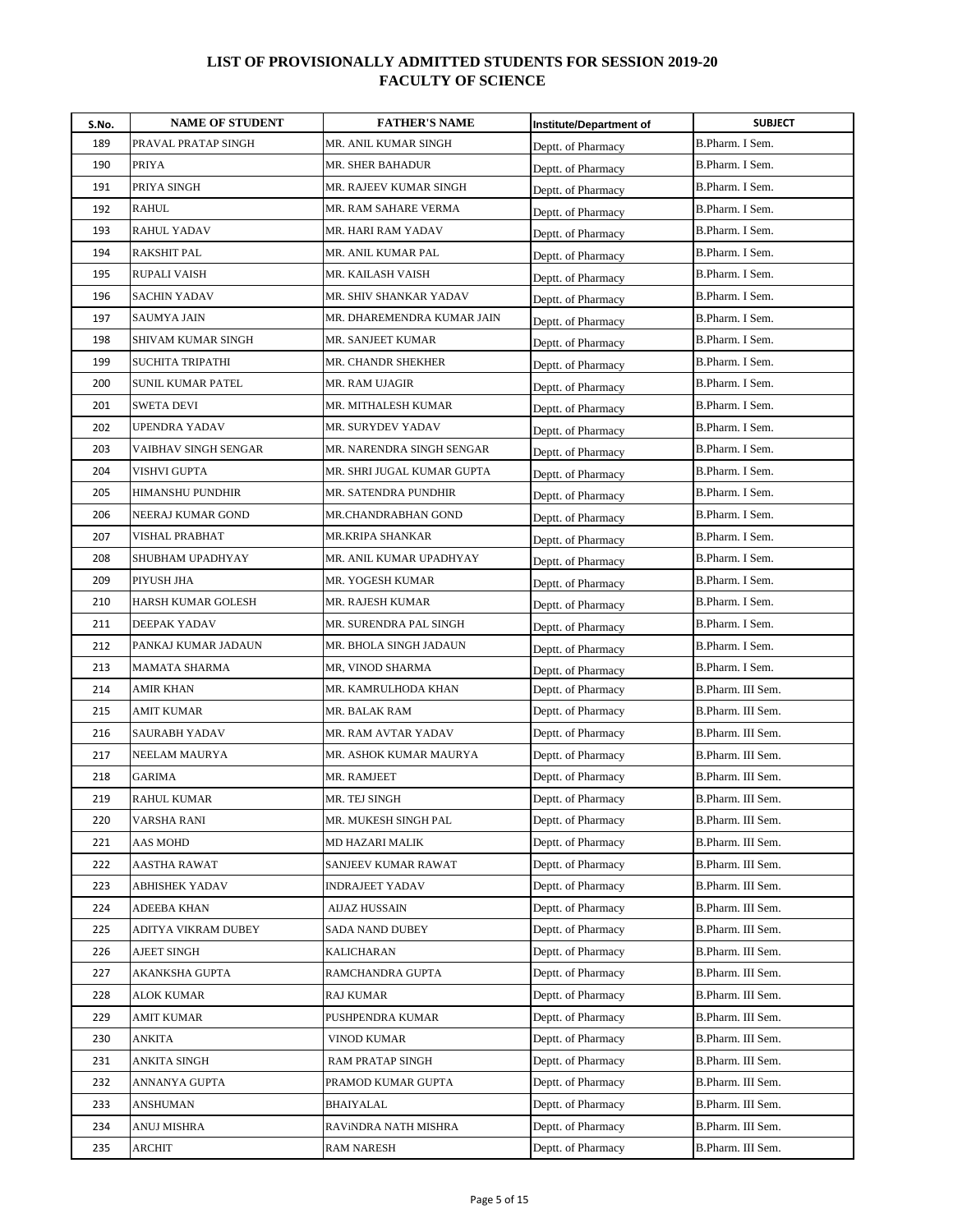| S.No. | <b>NAME OF STUDENT</b>   | <b>FATHER'S NAME</b>         | Institute/Department of | <b>SUBJECT</b>         |
|-------|--------------------------|------------------------------|-------------------------|------------------------|
| 236   | ARPIT GUPTA              | ARVIND KUMAR GUPTA           | Deptt. of Pharmacy      | B.Pharm. III Sem.      |
| 237   | <b>ASHISH YADAV</b>      | SABHAJEET YADAV              | Deptt. of Pharmacy      | B.Pharm. III Sem.      |
| 238   | BHARAT BHUSHAN VARMA     | <b>SHER PAL SINGH</b>        | Deptt. of Pharmacy      | B.Pharm. III Sem.      |
| 239   | CHANCHAL MONDAL          | <b>SHUBHASH MONDAL</b>       | Deptt. of Pharmacy      | B.Pharm. III Sem.      |
| 240   | DEEKSHA CHAUAHAN         | HARENDRA SINGH CHAUHAN       | Deptt. of Pharmacy      | B.Pharm. III Sem.      |
| 241   | <b>DIPSHIKHA</b>         | <b>BRIJKISHORE</b>           | Deptt. of Pharmacy      | B.Pharm. III Sem.      |
| 242   | FAIYAJ AHAMAD            | MUMTAJ AHAMAD                | Deptt. of Pharmacy      | B.Pharm. III Sem.      |
| 243   | <b>GAURAV VERMA</b>      | <b>NAND KISHOR</b>           | Deptt. of Pharmacy      | B.Pharm. III Sem.      |
| 244   | HARIKESH KUMAR GUPTA     | SOHAN LAL GUPTA              | Deptt. of Pharmacy      | B.Pharm. III Sem.      |
| 245   | <b>HARIOM YADAV</b>      | NANKU PRASAD YADAV           | Deptt. of Pharmacy      | B.Pharm. III Sem.      |
| 246   | <b>JAYESH KUMAR</b>      | SANT PRASHAD RAJAK           | Deptt. of Pharmacy      | B.Pharm. III Sem.      |
| 247   | KAUSHAL BHURTIYA         | VINDESHVAREE PRASAD BHURTIYA | Deptt. of Pharmacy      | B.Pharm. III Sem.      |
| 248   | <b>KM RESHU</b>          | VINOD KUMAR                  | Deptt. of Pharmacy      | B.Pharm. III Sem.      |
| 249   | <b>MAHESH KUMAR BIND</b> | KANHAIYA LAL BIND            | Deptt. of Pharmacy      | B.Pharm. III Sem.      |
| 250   | MAHESH PAL               | SHOBHNATH PAL                | Deptt. of Pharmacy      | B.Pharm. III Sem.      |
| 251   | <b>MEGHNA ARORA</b>      | <b>KESHAV ARORA</b>          | Deptt. of Pharmacy      | B.Pharm. III Sem.      |
| 252   | MOHD. MAKSOOD            | MOHD. AYYOOB                 | Deptt. of Pharmacy      | B.Pharm. III Sem.      |
| 253   | NEERAJ MISHRA            | SURENDRA NATH MISHRA         | Deptt. of Pharmacy      | B.Pharm. III Sem.      |
| 254   | <b>NEHA TIWARI</b>       | RAJENDRA TIWARI              | Deptt. of Pharmacy      | B.Pharm. III Sem.      |
| 255   | NIKHIL CHAWLA            | RAJESH CHAWLA                | Deptt. of Pharmacy      | B.Pharm. III Sem.      |
| 256   | NITIN KUMAR              | ROHAN SINGH                  | Deptt. of Pharmacy      | B.Pharm. III Sem.      |
| 257   | OMKAR MAURYA             | SHRI RAM MAURYA              | Deptt. of Pharmacy      | B.Pharm. III Sem.      |
| 258   | PAPPU JAISWAL            | MOTI LAL JAISWAL             | Deptt. of Pharmacy      | B.Pharm. III Sem.      |
| 259   | PIYUSH TIWARI            | KAMAL KUMAR TIWARI           | Deptt. of Pharmacy      | B.Pharm. III Sem.      |
| 260   | PRIYA PANDEY             | SHISHIR KUMAR PANDEY         | Deptt. of Pharmacy      | B.Pharm. III Sem.      |
| 261   | PRIYANKA GUPTA           | RAMCHANDRA GUPTA             | Deptt. of Pharmacy      | B.Pharm. III Sem.      |
| 262   | RAGINI                   | HARENDRA SINGH               | Deptt. of Pharmacy      | B.Pharm. III Sem.      |
| 263   | <b>RATAN SINGH</b>       | <b>SHIVKUMAR</b>             | Deptt. of Pharmacy      | B.Pharm. III Sem.      |
| 264   | <b>SADIQ IKRAM</b>       | IKRAMUL HAQ                  | Deptt. of Pharmacy      | B.Pharm. III Sem.      |
| 265   | <b>SAIJAL SINGH</b>      | A.K SINGH                    | Deptt. of Pharmacy      | B.Pharm. III Sem.      |
| 266   | <b>SANDEEP BINDRA</b>    | ARJUN BINDRA                 | Deptt. of Pharmacy      | B.Pharm. III Sem.      |
| 267   | SANTOSHI GUPTA           | VIJAY KUMAR GUPTA            | Deptt. of Pharmacy      | B.Pharm. III Sem.      |
| 268   | SEEMA                    | GANESH SHANKAR DUBEY         | Deptt. of Pharmacy      | B.Pharm. III Sem.      |
| 269   | SHALOO                   | <b>SUBHASH CHAND</b>         | Deptt. of Pharmacy      | B.Pharm. III Sem.      |
| 270   | <b>SHIV KUMAR</b>        | <b>BANI SINGH</b>            | Deptt. of Pharmacy      | B.Pharm. III Sem.      |
| 271   | SHIVAM KUMAR SINGH       | TEJ PRATAP SINGH             | Deptt. of Pharmacy      | B.Pharm. III Sem.      |
| 272   | SHIVANI GUPTA            | AWADHESH GUPTA               | Deptt. of Pharmacy      | B.Pharm. III Sem.      |
| 273   | SHUBHAM KUMAR GUPTA      | RAJENDRA PRASAD GUPTA        | Deptt. of Pharmacy      | B.Pharm. III Sem.      |
| 274   | SHUSHIL KUMAR GOND       | RAM LAL GOND                 | Deptt. of Pharmacy      | B.Pharm. III Sem.      |
| 275   | <b>SUNIL KUMAR</b>       | <b>SATAI RAM</b>             | Deptt. of Pharmacy      | B.Pharm. III Sem.      |
| 276   | SURAJ GUPTA              | SURESH CHANDRA GUPTA         | Deptt. of Pharmacy      | B.Pharm. III Sem.      |
| 277   | <b>SURBHI SINGH</b>      | ANIL PRATAP SINGH            | Deptt. of Pharmacy      | B.Pharm. III Sem.      |
| 278   | UMER KHAN                | LAHIIK KHAN                  | Deptt. of Pharmacy      | B.Pharm. III Sem.      |
| 279   | UMESH KUMAR PAL          | <b>MUNNI LAL PAL</b>         | Deptt. of Pharmacy      | B.Pharm. III Sem.      |
| 280   | VAISHALI VERMA           | RANJEET KUMAR VERMA          | Deptt. of Pharmacy      | B.Pharm. III Sem.      |
| 281   | ABHISHEK SINGH YADAV     | RAJESH KUMAR                 | Department of Pharmacy  | B. Pharma - V Semester |
| 282   | ABHISHEK SRIVASTAVA      | HARI SHANKAR SRIVASTAVA      | Department of Pharmacy  | B. Pharma - V Semester |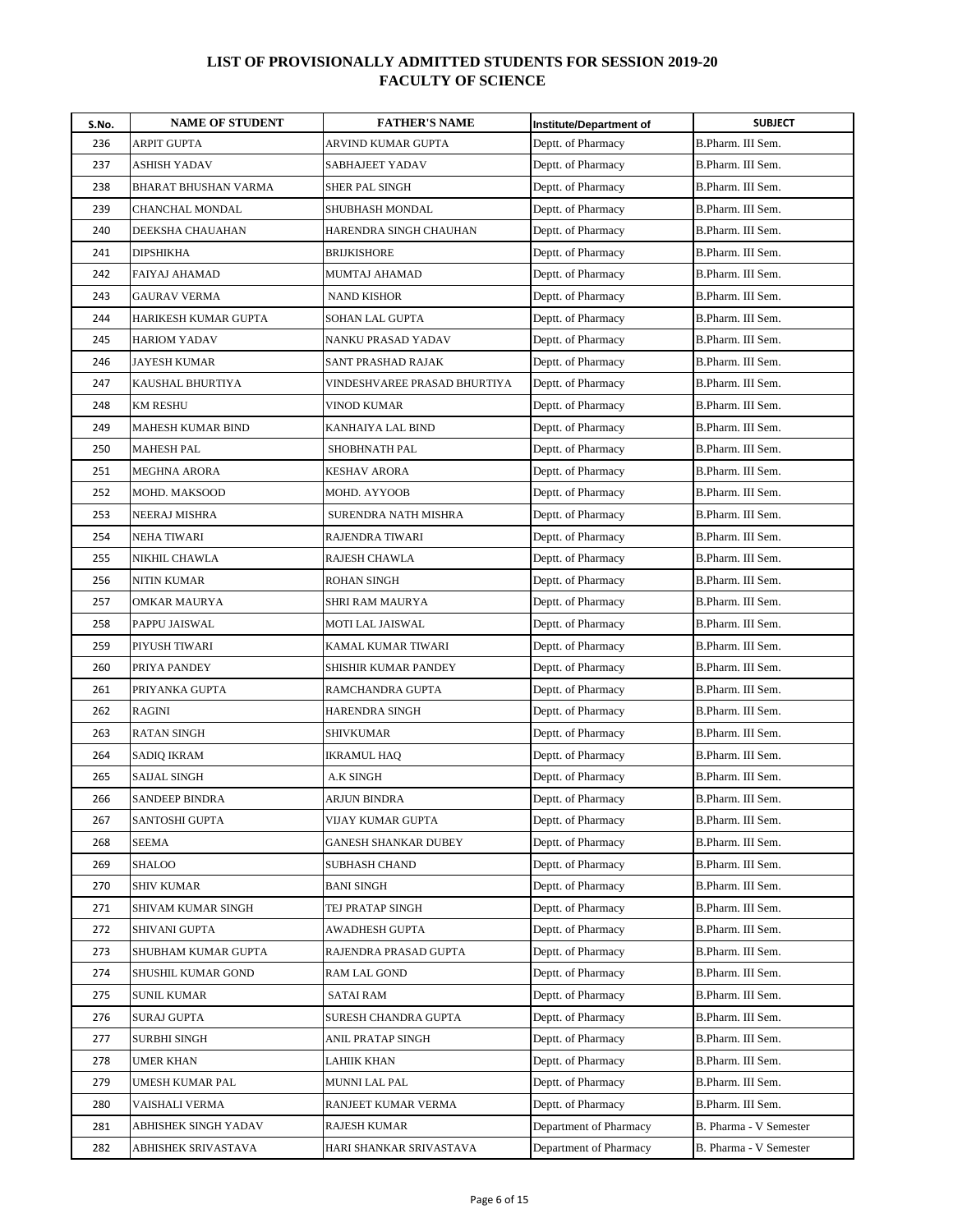| S.No. | <b>NAME OF STUDENT</b> | <b>FATHER'S NAME</b>    | <b>Institute/Department of</b> | <b>SUBJECT</b>         |
|-------|------------------------|-------------------------|--------------------------------|------------------------|
| 283   | AMARCHAND RAO          | RAM ADHAR RAO           | Department of Pharmacy         | B. Pharma - V Semester |
| 284   | AMBIKESH KUMAR SHARMA  | SHIV KUMAR SHARMA       | Department of Pharmacy         | B. Pharma - V Semester |
| 285   | AMIT KUMAR GUPTA       | RAMSANEHI GUPTA         | Department of Pharmacy         | B. Pharma - V Semester |
| 286   | <b>ANCHAL SARKAR</b>   | NARAYAN SARKAR          | Department of Pharmacy         | B. Pharma - V Semester |
| 287   | <b>ANKIT VERMA</b>     | MAHESH KUMAR VERMA      | Department of Pharmacy         | B. Pharma - V Semester |
| 288   | ANKITA YADAV           | RAM GOPAL YADAV         | Department of Pharmacy         | B. Pharma - V Semester |
| 289   | ANU KUMARI             | RAJENDRA KUMAR          | Department of Pharmacy         | B. Pharma - V Semester |
| 290   | AVINASH VERMA          | ANIL KUMAR VERMA        | Department of Pharmacy         | B. Pharma - V Semester |
| 291   | <b>AZHAR HUSAIN</b>    | ILTEJA HUSAIN           | Department of Pharmacy         | B. Pharma - V Semester |
| 292   | <b>BABLU</b>           | <b>MUNNI LAL</b>        | Department of Pharmacy         | B. Pharma - V Semester |
| 293   | <b>BHARAT PACHAURI</b> | SATISH CHANDRA PACHAURI | Department of Pharmacy         | B. Pharma - V Semester |
| 294   | <b>DEEPAK</b>          | YATENDRA SINGH          | Department of Pharmacy         | B. Pharma - V Semester |
| 295   | <b>DILEEP PAL</b>      | SHOBHNATH PAL           | Department of Pharmacy         | B. Pharma - V Semester |
| 296   | <b>GULAFAM AHAMAD</b>  | HABIBULA ANSARI         | Department of Pharmacy         | B. Pharma - V Semester |
| 297   | <b>HARSH GUPTA</b>     | HARISH CHANDRA          | Department of Pharmacy         | B. Pharma - V Semester |
| 298   | HIMANSHU YADAV         | <b>RAJEEV KUMAR</b>     | Department of Pharmacy         | B. Pharma - V Semester |
| 299   | <b>JHALAK JAIN</b>     | SANJAY JAIN             | Department of Pharmacy         | B. Pharma - V Semester |
| 300   | <b>KAMYA OMER</b>      | RAJARAM OMER            | Department of Pharmacy         | B. Pharma - V Semester |
| 301   | <b>KARISHMA</b>        | SATYA PRAKASH           | Department of Pharmacy         | B. Pharma - V Semester |
| 302   | <b>KM ARCHANA</b>      | YOGENDRA JAISWAL        | Department of Pharmacy         | B. Pharma - V Semester |
| 303   | LALTESH KUMAR          | SARDAR SINGH            | Department of Pharmacy         | B. Pharma - V Semester |
| 304   | MD. AQUIB              | MD. HASNAIN ANSARI      | Department of Pharmacy         | B. Pharma - V Semester |
| 305   | MEHARBAN KHAN          | AKBAR KHAN              | Department of Pharmacy         | B. Pharma - V Semester |
| 306   | MONIKA KUMARI          | RAMJI LAL               | Department of Pharmacy         | B. Pharma - V Semester |
| 307   | <b>MONU PRAJAPATI</b>  | PAPPU PRAJAPATI         | Department of Pharmacy         | B. Pharma - V Semester |
| 308   | NAVEEN KUMAR YADAV     | RAJPATI                 | Department of Pharmacy         | B. Pharma - V Semester |
| 309   | <b>NAVEEN SINGH</b>    | DEVENDRA SINGH          | Department of Pharmacy         | B. Pharma - V Semester |
| 310   | NAVEEN SRIVASTAVA      | ASHOK KUMAR SRIVASTAVA  | Department of Pharmacy         | B. Pharma - V Semester |
| 311   | NISHTHA CHATURVEDI     | VIMAL CHATURVEDI        | Department of Pharmacy         | B. Pharma - V Semester |
| 312   | PANKAJ GAUTAM          | CHANDRAPAL              | Department of Pharmacy         | B. Pharma - V Semester |
| 313   | PANKAJ MASIH           | UJAGIR                  | Department of Pharmacy         | B. Pharma - V Semester |
| 314   | PRAVESH KUMAR          | <b>RAM NIWAS</b>        | Department of Pharmacy         | B. Pharma - V Semester |
| 315   | PRIYA GAUTAM           | RAVINDRA PRASAD         | Department of Pharmacy         | B. Pharma - V Semester |
| 316   | PRIYANKA SRIVASTAVA    | PRAMOD KUMAR SRIVASTAVA | Department of Pharmacy         | B. Pharma - V Semester |
| 317   | RADHA YADAV            | LALU YADAV              | Department of Pharmacy         | B. Pharma - V Semester |
| 318   | RAHUL CHOUDHARY        | JASWANT KUMAR           | Department of Pharmacy         | B. Pharma - V Semester |
| 319   | RAJAN KUMAR SINGH      | SUKHDEV SINGH           | Department of Pharmacy         | B. Pharma - V Semester |
| 320   | RAJKUMAR KUSHWAHA      | VIDYASAGAR KUSHWAHA     | Department of Pharmacy         | B. Pharma - V Semester |
| 321   | RAKESH YADAV           | SHYAM NARAYAN           | Department of Pharmacy         | B. Pharma - V Semester |
| 322   | RANJEET KUMAR YADAV    | <b>LAL BAHADUR</b>      | Department of Pharmacy         | B. Pharma - V Semester |
| 323   | SABRE ALAM             | MOHD. ZAHID             | Department of Pharmacy         | B. Pharma - V Semester |
| 324   | SANDHYA CHAUHAN        | RAMESH CHAUHAN          | Department of Pharmacy         | B. Pharma - V Semester |
| 325   | SANKALP DWIVEDI        | SANJAY DWIVEDI          | Department of Pharmacy         | B. Pharma - V Semester |
| 326   | SHIVAM MATHUR          | BHAGWAN DAS             | Department of Pharmacy         | B. Pharma - V Semester |
| 327   | SHIVDEEP KUMAR         | RADHEY SHYAM            | Department of Pharmacy         | B. Pharma - V Semester |
| 328   | SHRINATH YADAV         | SHIVMANI SINGH YADAV    | Department of Pharmacy         | B. Pharma - V Semester |
| 329   | SHWETA YADAV           | LAXMIKANT YADAV         | Department of Pharmacy         | B. Pharma - V Semester |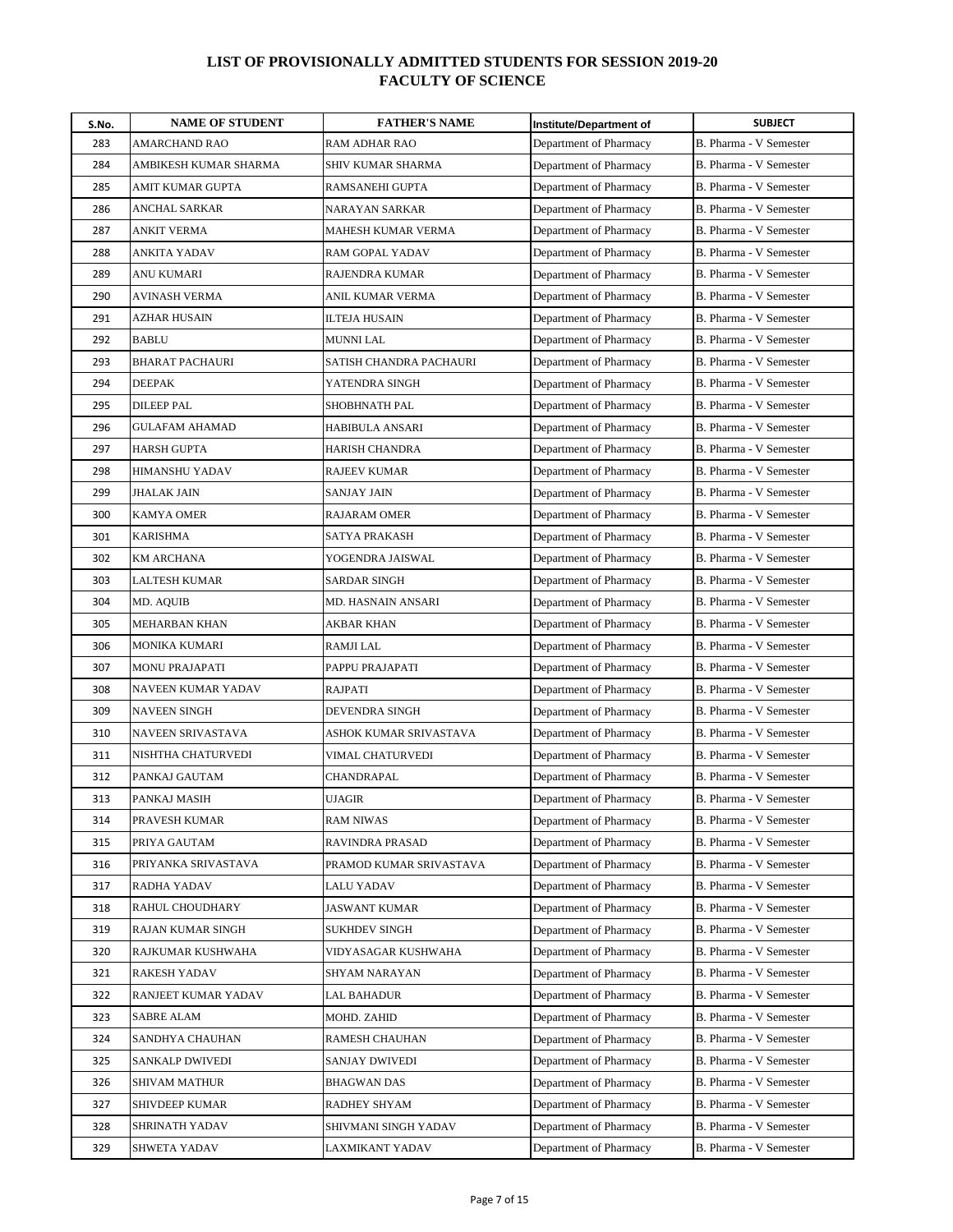| S.No. | <b>NAME OF STUDENT</b>   | <b>FATHER'S NAME</b>     | Institute/Department of | <b>SUBJECT</b>           |
|-------|--------------------------|--------------------------|-------------------------|--------------------------|
| 330   | <b>SUGAM KUMAR</b>       | <b>BHARAT SINGH</b>      | Department of Pharmacy  | B. Pharma - V Semester   |
| 331   | <b>SUNIL KUMAR</b>       | <b>JITENDRA YADAV</b>    | Department of Pharmacy  | B. Pharma - V Semester   |
| 332   | UNNATI SHARMA            | AJAY SHARMA              | Department of Pharmacy  | B. Pharma - V Semester   |
| 333   | <b>VIKAS</b>             | YOGENDRA DEV             | Department of Pharmacy  | B. Pharma - V Semester   |
| 334   | <b>VIKAS RAJAK</b>       | VINOD KUMAR              | Department of Pharmacy  | B. Pharma - V Semester   |
| 335   | VISHAKHA PRASAD          | RAJENDRA PRASAD          | Department of Pharmacy  | B. Pharma - V Semester   |
| 336   | YASH KUMAR DIXIT         | KESHAV DEV DIXIT         | Department of Pharmacy  | B. Pharma - V Semester   |
| 337   | YOGESH YADAV             | VIRENDRA YADAV           | Department of Pharmacy  | B. Pharma - V Semester   |
| 338   | ZAINAB KHAN              | NAUSHAD AHMED KHAN       | Department of Pharmacy  | B. Pharma - V Semester   |
| 339   | MOHD. UROOJ              | ZAHEER AHAMAD            | Department of Pharmacy  | B. Pharma - V Semester   |
| 340   | <b>NITIN KUMAR</b>       | <b>SURESH CHAND</b>      | Department of Pharmacy  | B. Pharma - V Semester   |
| 341   | PALLAVI YADAV            | JAY PRAKASH YADAV        | Department of Pharmacy  | B. Pharma - V Semester   |
| 342   | PURUSHOTTAM KUMAR MAURYA | NARAYAN MAURAYA          | Department of Pharmacy  | B. Pharma - V Semester   |
| 343   | RAVINDRA KUMAR YADA      | AWADH NARAYAN YADAV      | Department of Pharmacy  | B. Pharma - V Semester   |
| 344   | KM. PRAGATI GUPTA        | VINOD KUMAR GUPTA        | Department of Pharmacy  | B. Pharma - V Semester   |
| 345   | ALIMULLAH SIDDIQUE       | AMIRULLAH SIDDIQUE       | Department of Pharmacy  | B. Pharma - VII Semester |
| 346   | <b>BHAVNA SINGH</b>      | SANJAY SINGH             | Department of Pharmacy  | B. Pharma - VII Semester |
| 347   | POOJA YADAV              | PRAMOD KUMAR YADAV       | Department of Pharmacy  | B. Pharma - VII Semester |
| 348   | VIJAYVEER SHARMA         | VIRENDRA KUMAR SHARMA    | Department of Pharmacy  | B. Pharma - VII Semester |
| 349   | ABHA SINGH               | ASHOK KUMAR SINGH        | Department of Pharmacy  | B. Pharma - VII Semester |
| 350   | ABHISHEK SINGH NARVARYA  | GYAN SINGH               | Department of Pharmacy  | B. Pharma - VII Semester |
| 351   | <b>AMIT PATEL</b>        | PRABHUNATH PATEL         | Department of Pharmacy  | B. Pharma - VII Semester |
| 352   | ANKIT SINGH              | MITHILESH SINGH          | Department of Pharmacy  | B. Pharma - VII Semester |
| 353   | ANKIT SRIVASTAVA         | T. N. SRIVASTAVA         | Department of Pharmacy  | B. Pharma - VII Semester |
| 354   | ARUN KUMAR SINGH         | CHHATRAPAL SINGH         | Department of Pharmacy  | B. Pharma - VII Semester |
| 355   | ASHISH KUMAR             | <b>BHAGWAT LAL</b>       | Department of Pharmacy  | B. Pharma - VII Semester |
| 356   | AYUSHI AGARWAL           | MR.NAVEEN AGARWAL        | Department of Pharmacy  | B. Pharma - VII Semester |
| 357   | <b>CHANDRABHAN SINGH</b> | SHYAMLAL                 | Department of Pharmacy  | B. Pharma - VII Semester |
| 358   | DEVAKI NANDAN            | KISHAN SINGH             | Department of Pharmacy  | B. Pharma - VII Semester |
| 359   | DHARMENDRA SINGH         | VEERENDRA SINGH          | Department of Pharmacy  | B. Pharma - VII Semester |
| 360   | <b>GAURAV GOSWAMI</b>    | VISHNU GOSWAMI           | Department of Pharmacy  | B. Pharma - VII Semester |
| 361   | GAURAV KUMAR NISHAD      | GANESH PRASAD NISHAD     | Department of Pharmacy  | B. Pharma - VII Semester |
| 362   | GITANJALI SINGH          | RAJESH SINGH             | Department of Pharmacy  | B. Pharma - VII Semester |
| 363   | <b>GOPAL UPADHYAY</b>    | RAJESH UPADHYAY          | Department of Pharmacy  | B. Pharma - VII Semester |
| 364   | GOVIND RAM               | BHAGWAN SINGH            | Department of Pharmacy  | B. Pharma - VII Semester |
| 365   | HARI PRAKASH             | KANSARAJ                 | Department of Pharmacy  | B. Pharma - VII Semester |
| 366   | HEMENDRA KUMAR           | DEEN DAYAL               | Department of Pharmacy  | B. Pharma - VII Semester |
| 367   | INDRA BAHADUR            | RAM YAGYA                | Department of Pharmacy  | B. Pharma - VII Semester |
| 368   | JYOTI YADAV              | MAHESH CHANDRA YADAV     | Department of Pharmacy  | B. Pharma - VII Semester |
| 369   | <b>KAHKASHA</b>          | SALAHUDDIN KHAN          | Department of Pharmacy  | B. Pharma - VII Semester |
| 370   | KAUSHIKI SINGH           | SANJEEV KUMAR SINGH      | Department of Pharmacy  | B. Pharma - VII Semester |
| 371   | KHUSHBOO MISHRA          | RAVI KANT MISHRA         | Department of Pharmacy  | B. Pharma - VII Semester |
| 372   | <b>KISHAN PAL</b>        | <b>INDRA JEET PAL</b>    | Department of Pharmacy  | B. Pharma - VII Semester |
| 373   | KM JYOTI JAYSAWAL        | KALPNATH PRASAD JAYSAWAL | Department of Pharmacy  | B. Pharma - VII Semester |
| 374   | MANGESH KUMAR            | MAAN SINGH               | Department of Pharmacy  | B. Pharma - VII Semester |
| 375   | <b>MAYURESH</b>          | MAYANK DHAR SHUKLA       | Department of Pharmacy  | B. Pharma - VII Semester |
| 376   | MD ZULFEKAR ANSARI       | MD YASEEN                | Department of Pharmacy  | B. Pharma - VII Semester |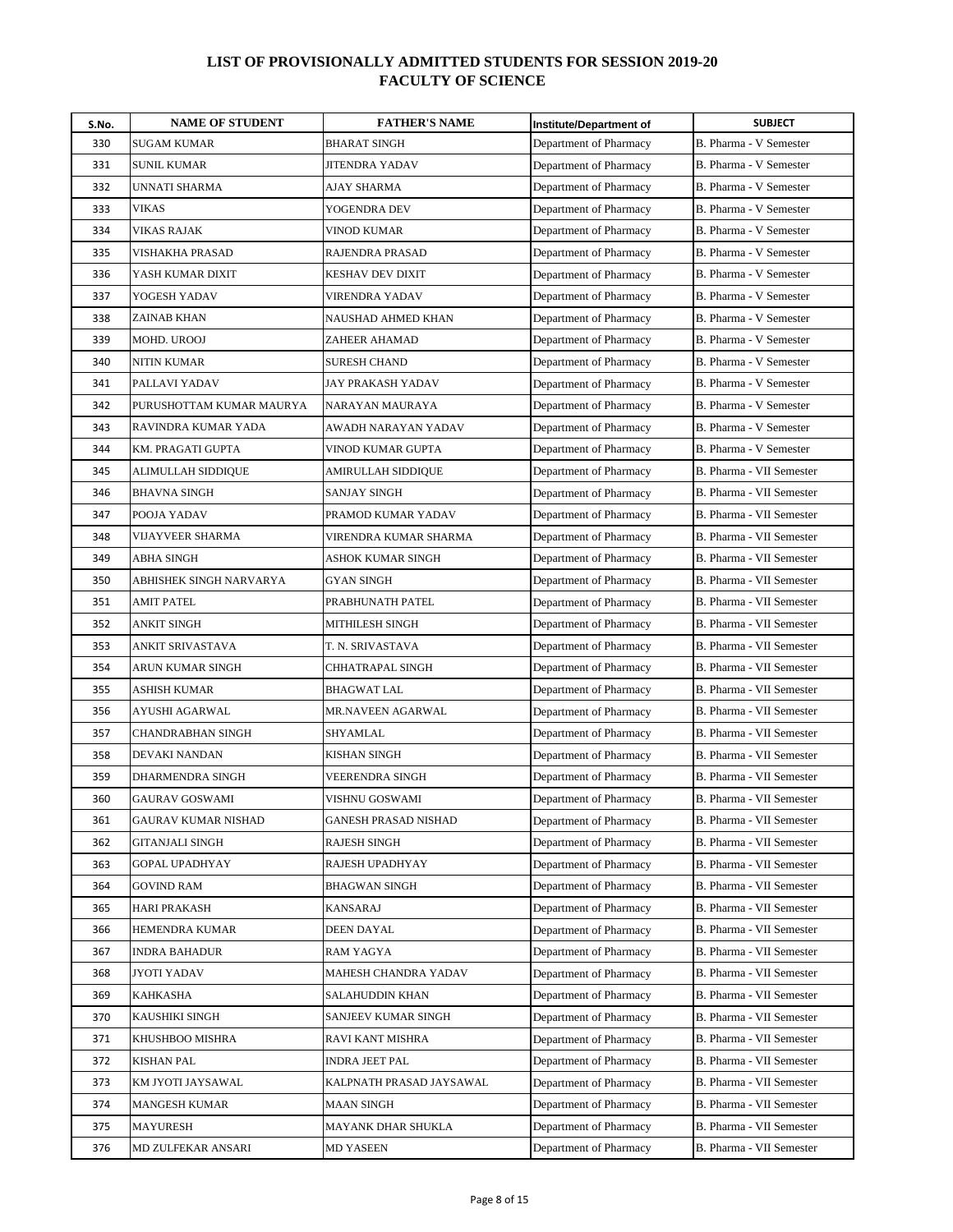| S.No. | <b>NAME OF STUDENT</b> | <b>FATHER'S NAME</b>      | Institute/Department of  | <b>SUBJECT</b>                 |
|-------|------------------------|---------------------------|--------------------------|--------------------------------|
| 377   | MOHD. ANAS QAMAR       | <b>MUJEER AZAM</b>        | Department of Pharmacy   | B. Pharma - VII Semester       |
| 378   | <b>MUKESH KUMAR</b>    | RAJENDRA MISHRA           | Department of Pharmacy   | B. Pharma - VII Semester       |
| 379   | NAITIK SHARMA          | BALVIR SHARMA             | Department of Pharmacy   | B. Pharma - VII Semester       |
| 380   | NANDINI DUBEY          | SADANAND DUBEY            | Department of Pharmacy   | B. Pharma - VII Semester       |
| 381   | <b>NUSRAT ALVI</b>     | AMEEN AHMAD ALVI          | Department of Pharmacy   | B. Pharma - VII Semester       |
| 382   | PANKAJ CHAUDHARY       | RAMVRIKSH CHAUDHARY       | Department of Pharmacy   | B. Pharma - VII Semester       |
| 383   | PRADEEP SINGH          | <b>SURESH SINGH</b>       | Department of Pharmacy   | B. Pharma - VII Semester       |
| 384   | PRAMOD KUMAR           | SADANAND MAURYA           | Department of Pharmacy   | B. Pharma - VII Semester       |
| 385   | PRASHANT BAGHEL        | OMKAR BAGHEL              | Department of Pharmacy   | B. Pharma - VII Semester       |
| 386   | <b>PRIYA</b>           | <b>SUNDER PAL</b>         | Department of Pharmacy   | B. Pharma - VII Semester       |
| 387   | PUSHPENDRA YADAV       | AJAB SINGH                | Department of Pharmacy   | B. Pharma - VII Semester       |
| 388   | RASHI KULSHRESHTHA     | KRISHNA KANT KULSHRESTHA  | Department of Pharmacy   | B. Pharma - VII Semester       |
| 389   | <b>RAVI YADAV</b>      | <b>SATENDRA SINGH</b>     | Department of Pharmacy   | B. Pharma - VII Semester       |
| 390   | RITURAJ GAUTAM         | RAJESH KUMAR GAUTAM       | Department of Pharmacy   | B. Pharma - VII Semester       |
| 391   | <b>SAKSHI RATHOR</b>   | SHAMBHU NATH RATHOR       | Department of Pharmacy   | B. Pharma - VII Semester       |
| 392   | SAURABH KUMAR YADAV    | GYNENDRA PRASAD YADAV     | Department of Pharmacy   | B. Pharma - VII Semester       |
| 393   | SEEMA KUMARI SINGH     | <b>DADDI PRASAD SINGH</b> | Department of Pharmacy   | B. Pharma - VII Semester       |
| 394   | SHAILENDRA SISODIYA    | RADHESHYAM SISODIYA       | Department of Pharmacy   | B. Pharma - VII Semester       |
| 395   | <b>SHALINI RAI</b>     | KRISHNA MOHAN RAI         | Department of Pharmacy   | B. Pharma - VII Semester       |
| 396   | SHUBHAM KUMAR SONI     | RAKESH BABU               | Department of Pharmacy   | B. Pharma - VII Semester       |
| 397   | SONU                   | VIJAY SINGH               | Department of Pharmacy   | B. Pharma - VII Semester       |
| 398   | <b>VANDANA</b>         | ASHOK KUMAR               | Department of Pharmacy   | B. Pharma - VII Semester       |
| 399   | VANSHIKA VAISH         | SUNIL KUMAR GUPTA         | Department of Pharmacy   | B. Pharma - VII Semester       |
| 400   | VIMALESH KUMAR GOND    | JAYRAM GOND               | Department of Pharmacy   | B. Pharma - VII Semester       |
| 401   | VIPIN KUMAR            | <b>MUNESH KUMAR</b>       | Department of Pharmacy   | B. Pharma - VII Semester       |
| 402   | YADAV SUNIL LALJEE     | <b>LALJEE YADAV</b>       | Department of Pharmacy   | B. Pharma - VII Semester       |
| 403   | YASH KUMAR SINGH       | RAKESH KUMAR SINGH        | Department of Pharmacy   | B. Pharma - VII Semester       |
| 404   | <b>SHABNAM</b>         | <b>HARISH CHAND</b>       | Department of Pharmacy   | B. Pharma - VII Semester       |
| 405   | Anshika                | Chandrapati               | Department of Statistics | M. STAT. I SEM                 |
| 406   | Anukampa singh         | Dhruv kumar               | Department of Statistics | M. STAT. I SEM                 |
| 407   | Aparna                 | satyaveer singh           | Department of Statistics | M. STAT. I SEM                 |
| 408   | Geeta Kuswansi         | rajkumar kushwani         | Department of Statistics | M. STAT. I SEM                 |
| 409   | Pratiksha Sisodia      | satyaveer singh sisodia   | Department of Statistics | M. STAT. I SEM                 |
| 410   | Ranjana                | komal singh               | Department of Statistics | M. STAT. I SEM                 |
| 411   | Reena kumari           | ramveer singh             | Department of Statistics | M. STAT. I SEM                 |
| 412   | Sameeksha garg         | Sanjay garg               | Department of Statistics | M. STAT. I SEM                 |
| 413   | SURABHI SHARMA         | MUKESH CHANDRA SHARMA     | Department of Statistics | M. STAT. III SEM               |
| 414   | DIVYALI JAIN           | RAJNIKANT JAIN            | Department of Statistics | M. STAT. III SEM               |
| 415   | SHARADHA SINGH         | BIJENDRA PAL SINGH        | Department of Statistics | M. STAT. III SEM               |
| 416   | <b>KIRAN</b>           | RAJENDRA SINGH            | Department of Statistics | M. STAT. III SEM               |
| 417   | MANU JAIN              | SANJEEV KUMAR JAIN        | Department of Statistics | M. STAT. III SEM               |
| 418   | DEEPTI SHARMA          | ACHAL KUMAR SHARMA        | Department of Chemistry  | M.Phil. (Chemistry) I-Semester |
| 419   | HIMANI SHUKLA          | RAVI SHANKAR SHUKLA       | Department of Chemistry  | M.Phil. (Chemistry) I-Semester |
| 420   | RAHUL SINGH            | MEHENDRA SINGH            | Department of Chemistry  | M.Phil. (Chemistry) I-Semester |
| 421   | SHIKHA                 | SATISH PAL                | Department of Chemistry  | M.Phil. (Chemistry) I-Semester |
| 422   | SURAJ MODAK            | CHANANJAY DAS MODAK       | Department of Chemistry  | M.Phil. (Chemistry) I-Semester |
| 423   | BHAVANA                | LAYAK SINGH               | Department of Chemistry  | M.Phil. (Chemistry) I-Semester |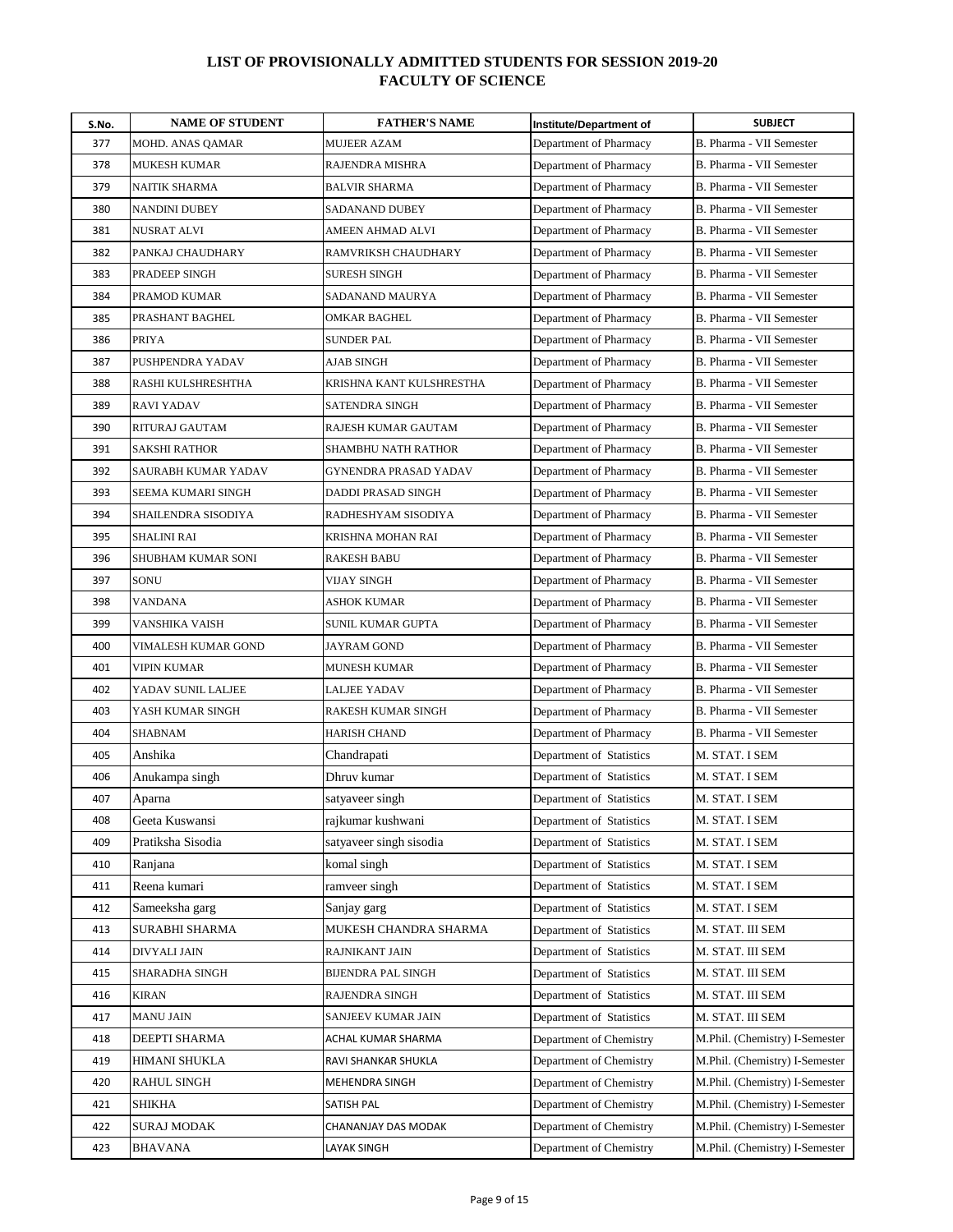| S.No. | <b>NAME OF STUDENT</b>     | <b>FATHER'S NAME</b>        | Institute/Department of                                  | <b>SUBJECT</b>                 |
|-------|----------------------------|-----------------------------|----------------------------------------------------------|--------------------------------|
| 424   | NISHA SINGH                | RAJESH KUMAR SINGH          | Department of Chemistry                                  | M.Phil. (Chemistry) I-Semester |
| 425   | PREETI YADAV               | SARVESH KUMAR               | Department of Chemistry                                  | M.Phil. (Chemistry) I-Semester |
| 426   | PANCHAM KUMAR              | JAGDISH PRASAD              | Department of Chemistry                                  | M.Phil. (Chemistry) I-Semester |
| 427   | RISHIKA SINGH              | SATYA PRAKASH SINGH         | Department of Chemistry                                  | M.Phil. (Chemistry) I-Semester |
| 428   | PRIYAL RATHAORE            | AJAY SINGH RATHORE          | Department of Chemistry                                  | M.Sc. (Chemistry) I-Semester   |
| 429   | <b>MOHIT GUPTA</b>         | NAVEEN CHAND GUPTA          | Department of Chemistry                                  | M.Sc. (Chemistry) I-Semester   |
| 430   | DILEEP CHAUDHARY           | RAMVEER SINGH               | Department of Chemistry                                  | M.Sc. (Chemistry) I-Semester   |
| 431   | KM. RADHA                  | VANVARI LAL                 | Department of Chemistry                                  | M.Sc. (Chemistry) I-Semester   |
| 432   | ANKIT SHARMA               | VISHNU SHARMA               | Department of Chemistry                                  | M.Sc. (Chemistry) III-Semester |
| 433   | <b>OSEEN</b>               | <b>BRIJESH KUMAR</b>        | Department of Chemistry                                  | M.Sc. (Chemistry) III-Semester |
| 434   | SANKALP KHANDELWAL         | DINESH KHANDELWAL           | Department of Chemistry                                  | M.Sc. (Chemistry) III-Semester |
| 435   | VINEETA KUMARI             | MAHESH CHANDRA              | Department of Chemistry                                  | M.Sc. (Chemistry) III-Semester |
| 436   | URVASHI FAUZDAR            | <b>BHAWAR SINGH FAUZDAR</b> | Department of Chemistry                                  | M.Sc. (Chemistry) III-Semester |
| 437   | SHIVANI MITTAL             | RAJKUMAR MITTAL             | Department of Chemistry                                  | M.Sc. (Chemistry) III-Semester |
| 438   | NIDHI ARYA                 | MADAM MOHAN VINOD           | Department of Chemistry                                  | M.Sc. (Chemistry) III-Semester |
| 439   | <b>LAXMI SINGH</b>         | JOGINDER SINGH              | Department of Chemistry                                  | Ph.D. (Chemistry)              |
| 440   | AARAV BHARADWAJ            | AVNISH KUMAR SHARMA         | Dau Dayal Instt. of Vocational Edu B.Sc. Voc. I Semester |                                |
| 441   | ABHAY BHARDWAJ             | AMIT SHARMA                 | Dau Dayal Instt. of Vocational Edu B.Sc. Voc. I Semester |                                |
| 442   | <b>ABHAY SINGH</b>         | PRATAP SINGH                | Dau Dayal Instt. of Vocational Edu B.Sc. Voc. I Semester |                                |
| 443   | ABHISHEK                   | RAN SINGH                   | Dau Dayal Instt. of Vocational Edu B.Sc. Voc. I Semester |                                |
| 444   | AJAY KUMAR                 | VINOD KUMAR                 | Dau Dayal Instt. of Vocational Edu B.Sc. Voc. I Semester |                                |
| 445   | AKASH DHANGAR              | RAM PRASAD                  | Dau Dayal Instt. of Vocational Edu B.Sc. Voc. I Semester |                                |
| 446   | AKASH JOSHI                | HARIKANT JOSHI              | Dau Dayal Instt. of Vocational Edu B.Sc. Voc. I Semester |                                |
| 447   | AKSHAY MISHRA              | NEERAJ MISHRA               | Dau Dayal Instt. of Vocational Edu B.Sc. Voc. I Semester |                                |
| 448   | AMAN YADAV                 | KISHANPAL YADAV             | Dau Dayal Instt. of Vocational Edu B.Sc. Voc. I Semester |                                |
| 449   | <b>AMIT RAJPOOT</b>        | BAHADUR SINGH               | Dau Dayal Instt. of Vocational Edu B.Sc. Voc. I Semester |                                |
| 450   | <b>ANKIT CHATURVEDI</b>    | KAILASH CHANDRA CHATURVEDI  | Dau Dayal Instt. of Vocational Edu B.Sc. Voc. I Semester |                                |
| 451   | ANMOL YADAV                | <b>BRIJESH KUMAR</b>        | Dau Dayal Instt. of Vocational Edu B.Sc. Voc. I Semester |                                |
| 452   | ANSHUL SHARMA              | PRABHAKAR SHARMA            | Dau Dayal Instt. of Vocational Edu B.Sc. Voc. I Semester |                                |
| 453   | ASHISH UPADHYAY            | MUKESH UPADHYAY             | Dau Dayal Instt. of Vocational Edu B.Sc. Voc. I Semester |                                |
| 454   | ASHUTOSH SINGH             | NIRANJAN SINGH              | Dau Dayal Instt. of Vocational Edu B.Sc. Voc. I Semester |                                |
| 455   | <b>AVINASH BAGHEL</b>      | <b>MOHAR SINGH</b>          | Dau Dayal Instt. of Vocational Edu B.Sc. Voc. I Semester |                                |
| 456   | KM. BHAWNA BHAGAUR         | KISHANVEER SINGH            | Dau Dayal Instt. of Vocational Edu B.Sc. Voc. I Semester |                                |
| 457   | <b>BHUMENDRA YADAV</b>     | SANJEEV YADAV               | Dau Dayal Instt. of Vocational Edu B.Sc. Voc. I Semester |                                |
| 458   | BHUMIKA SHARMA             | B. S. SHARMA                | Dau Dayal Instt. of Vocational Edu B.Sc. Voc. I Semester |                                |
| 459   | <b>BHUPENDRA CHAUDHARY</b> | BHOORI SINGH                | Dau Dayal Instt. of Vocational Edu B.Sc. Voc. I Semester |                                |
| 460   | DHEERAJ PARASHAR           | LAKSHMI KANT PARASHAR       | Dau Dayal Instt. of Vocational Edu B.Sc. Voc. I Semester |                                |
| 461   | DIPAK PRATAP SINGH         | NIRPAL SINGH                | Dau Dayal Instt. of Vocational Edu B.Sc. Voc. I Semester |                                |
| 462   | DIVYANSHI CHATURVEDI       | KRISHAN KUMAR CHATURVEDI    | Dau Dayal Instt. of Vocational Edu B.Sc. Voc. I Semester |                                |
| 463   | <b>GAURAV YADAV</b>        | KAILASH YADAV               | Dau Dayal Instt. of Vocational Edu B.Sc. Voc. I Semester |                                |
| 464   | <b>HARSH CHAUHAN</b>       | SURESH SINGH CHAUHAN        | Dau Dayal Instt. of Vocational Edu B.Sc. Voc. I Semester |                                |
| 465   | <b>HEMANT SINGH</b>        | BALVIR SINGH                | Dau Dayal Instt. of Vocational Edu B.Sc. Voc. I Semester |                                |
| 466   | HUKAM SINGH                | DANSAHAY                    | Dau Dayal Instt. of Vocational Edu B.Sc. Voc. I Semester |                                |
| 467   | JEETU GOLA                 | MAHESH GOLA                 | Dau Dayal Instt. of Vocational Edu B.Sc. Voc. I Semester |                                |
| 468   | KARAN JADAUN               | NEERAJ JADAUN               | Dau Dayal Instt. of Vocational Edu B.Sc. Voc. I Semester |                                |
| 469   | KRISHNA KANT SHARMA        | HARI KRISHNA SHARMA         | Dau Dayal Instt. of Vocational Edu B.Sc. Voc. I Semester |                                |
| 470   | <b>KRISHNA PUROHIT</b>     | <b>HARIOM PUROHIT</b>       | Dau Dayal Instt. of Vocational Edu B.Sc. Voc. I Semester |                                |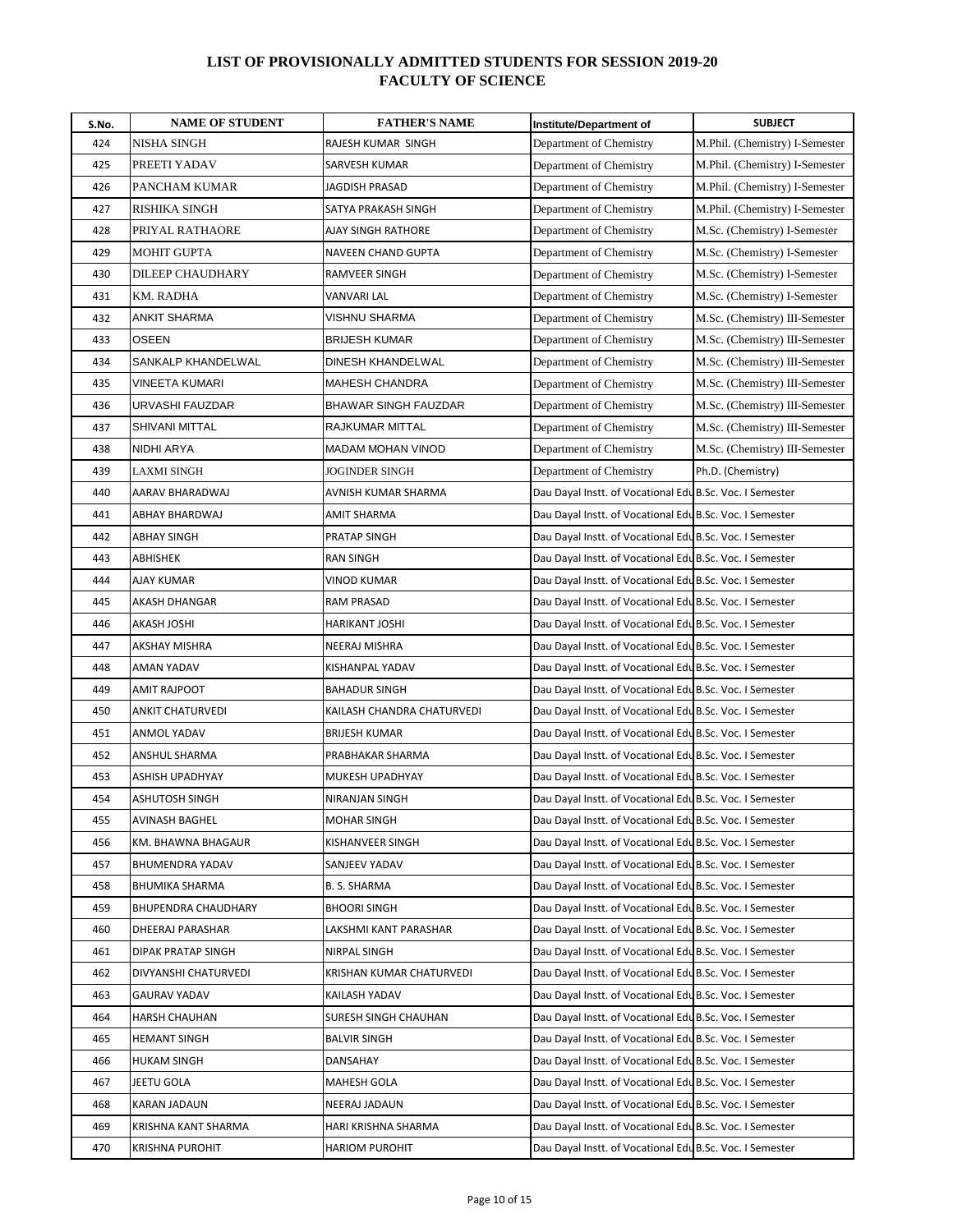| S.No. | <b>NAME OF STUDENT</b>    | <b>FATHER'S NAME</b>    | <b>Institute/Department of</b>                           | <b>SUBJECT</b> |
|-------|---------------------------|-------------------------|----------------------------------------------------------|----------------|
| 471   | KRISHNA SHAKYA            | <b>HARI SINGH</b>       | Dau Dayal Instt. of Vocational Edu B.Sc. Voc. I Semester |                |
| 472   | <b>KRITIK PACHAURI</b>    | KRISHNA KUMAR PACHAURI  | Dau Dayal Instt. of Vocational Edu B.Sc. Voc. I Semester |                |
| 473   | LALIT KUMAR               | <b>MAN SINGH</b>        | Dau Dayal Instt. of Vocational Edu B.Sc. Voc. I Semester |                |
| 474   | <b>MANOJ KUMAR GAUTAM</b> | <b>SURESH GAUTAM</b>    | Dau Dayal Instt. of Vocational Edu B.Sc. Voc. I Semester |                |
| 475   | <b>MOHAN SINGH</b>        | DAMBAR SINGH            | Dau Dayal Instt. of Vocational Edu B.Sc. Voc. I Semester |                |
| 476   | <b>NAVEEN KAUSHIK</b>     | VINOD SHARMA            | Dau Dayal Instt. of Vocational Edu B.Sc. Voc. I Semester |                |
| 477   | <b>NAVEEN KUMAR</b>       | CHHOTE LAL              | Dau Dayal Instt. of Vocational Edu B.Sc. Voc. I Semester |                |
| 478   | <b>NIKHIL KAIN</b>        | RAMVEER SINGH           | Dau Dayal Instt. of Vocational Edu B.Sc. Voc. I Semester |                |
| 479   | PANKAJ SINGH              | DARA SINGH              | Dau Dayal Instt. of Vocational Edu B.Sc. Voc. I Semester |                |
| 480   | PRAFUL VERMA              | PRADEEP KUMAR VERMA     | Dau Dayal Instt. of Vocational Edu B.Sc. Voc. I Semester |                |
| 481   | PRAVEEN LAVANIYA          | PRAMOD LAVANIYA         | Dau Dayal Instt. of Vocational Edu B.Sc. Voc. I Semester |                |
| 482   | PUNDREEK SINGH            | JUGENDRA SINGH          | Dau Dayal Instt. of Vocational Edu B.Sc. Voc. I Semester |                |
| 483   | RAVI KUMAR SHAKYA         | LAKHAN SINGH            | Dau Dayal Instt. of Vocational Edu B.Sc. Voc. I Semester |                |
| 484   | KM. RINKAL TYAGI          | JAGDISH TYAGI           | Dau Dayal Instt. of Vocational Edu B.Sc. Voc. I Semester |                |
| 485   | RISHI PRAKASH             | VINAY PRAKASH           | Dau Dayal Instt. of Vocational Edu B.Sc. Voc. I Semester |                |
| 486   | ROHIT VERMA               | PRABHU DAYAL VERMA      | Dau Dayal Instt. of Vocational Edu B.Sc. Voc. I Semester |                |
| 487   | <b>RONIT SINGH</b>        | <b>SURAJ BABU</b>       | Dau Dayal Instt. of Vocational Edu B.Sc. Voc. I Semester |                |
| 488   | SACHIN KUMAR              | NARESH KUMAR            | Dau Dayal Instt. of Vocational Edu B.Sc. Voc. I Semester |                |
| 489   | <b>SACHIN PACHOURI</b>    | <b>SANJAY PACHOURI</b>  | Dau Dayal Instt. of Vocational Edu B.Sc. Voc. I Semester |                |
| 490   | <b>SACHIN SARNANI</b>     | VASUDEV SARNANI         | Dau Dayal Instt. of Vocational Edu B.Sc. Voc. I Semester |                |
| 491   | SALMAN KHAN               | MOHAMMAD BADRUDDIN      | Dau Dayal Instt. of Vocational Edu B.Sc. Voc. I Semester |                |
| 492   | SANDEEP SHARMA            | <b>MANOJ SHARMA</b>     | Dau Dayal Instt. of Vocational Edu B.Sc. Voc. I Semester |                |
| 493   | SANKALAN SRIVASTAVA       | PRAVIN KUMAR SRIVASTAVA | Dau Dayal Instt. of Vocational Edu B.Sc. Voc. I Semester |                |
| 494   | KM. SARITA SHARMA         | VIRENDRA SHARMA         | Dau Dayal Instt. of Vocational Edu B.Sc. Voc. I Semester |                |
| 495   | SATENDRA PARASHAR         | SUSHIL PARASHAR         | Dau Dayal Instt. of Vocational Edu B.Sc. Voc. I Semester |                |
| 496   | SAURABH KUSHWAH           | NARESH KUMAR            | Dau Dayal Instt. of Vocational Edu B.Sc. Voc. I Semester |                |
| 497   | SAURABH YADAV             | TRILOKI YADAV           | Dau Dayal Instt. of Vocational Edu B.Sc. Voc. I Semester |                |
| 498   | KM. SEEMA KUSHWAH         | <b>BHEEKAM SINGH</b>    | Dau Dayal Instt. of Vocational Edu B.Sc. Voc. I Semester |                |
| 499   | KM. SHALINI DUTT GUPTA    | SUNIL DUTT GUPTA        | Dau Dayal Instt. of Vocational Edu B.Sc. Voc. I Semester |                |
| 500   | SHAMBHOO SINGH YADAV      | MUKESH CHANDRA          | Dau Dayal Instt. of Vocational Edu B.Sc. Voc. I Semester |                |
| 501   | <b>SHIKHA</b>             | <b>DEVI PRASAD</b>      | Dau Dayal Instt. of Vocational Edu B.Sc. Voc. I Semester |                |
| 502   | SHIVAM CHAUDHARY          | <b>SURESH CHANDRA</b>   | Dau Dayal Instt. of Vocational Edu B.Sc. Voc. I Semester |                |
| 503   | SHIVANGI YADAV            | PREMPAL SINGH           | Dau Dayal Instt. of Vocational Edu B.Sc. Voc. I Semester |                |
| 504   | SHIVANI                   | DEVENDRA SINGH          | Dau Dayal Instt. of Vocational Edu B.Sc. Voc. I Semester |                |
| 505   | KM. SHIVANI SINGH         | ARUN KUMAR              | Dau Dayal Instt. of Vocational Edu B.Sc. Voc. I Semester |                |
| 506   | SHUBHAM SINGH             | UTTAM SINGH             | Dau Dayal Instt. of Vocational Edu B.Sc. Voc. I Semester |                |
| 507   | SMRATI WADHWA             | SATYAPAL WADHWA         | Dau Dayal Instt. of Vocational Edu B.Sc. Voc. I Semester |                |
| 508   | KM. SONAM SHARMA          | VIRENDRA SHARMA         | Dau Dayal Instt. of Vocational Edu B.Sc. Voc. I Semester |                |
| 509   | SUHEL ALI                 | MUHAMMAD IMTIYAJ AHAMAD | Dau Dayal Instt. of Vocational Edu B.Sc. Voc. I Semester |                |
| 510   | <b>SUMIT BAGHEL</b>       | MUKESH KUMAR            | Dau Dayal Instt. of Vocational Edu B.Sc. Voc. I Semester |                |
| 511   | <b>SUMIT GOUTAM</b>       | JAI PRAKASH             | Dau Dayal Instt. of Vocational Edu B.Sc. Voc. I Semester |                |
| 512   | SUNDER SINGH              | RAJKUMAR                | Dau Dayal Instt. of Vocational Edu B.Sc. Voc. I Semester |                |
| 513   | SUYASH CHATURVEDI         | ANUJ CHATURVEDI         | Dau Dayal Instt. of Vocational Edu B.Sc. Voc. I Semester |                |
| 514   | SWETA GAUTAM              | HARSH GAUTAM            | Dau Dayal Instt. of Vocational Edu B.Sc. Voc. I Semester |                |
| 515   | KM. TANU CHAUHAN          | PRAMOD SINGH CHAUHAN    | Dau Dayal Instt. of Vocational Edu B.Sc. Voc. I Semester |                |
| 516   | TANUJ YADAV               | PREM PRAKASH YADAV      | Dau Dayal Instt. of Vocational Edu B.Sc. Voc. I Semester |                |
| 517   | VISHAL SHARMA             | RAM PRAKASH SHARMA      | Dau Dayal Instt. of Vocational Edu B.Sc. Voc. I Semester |                |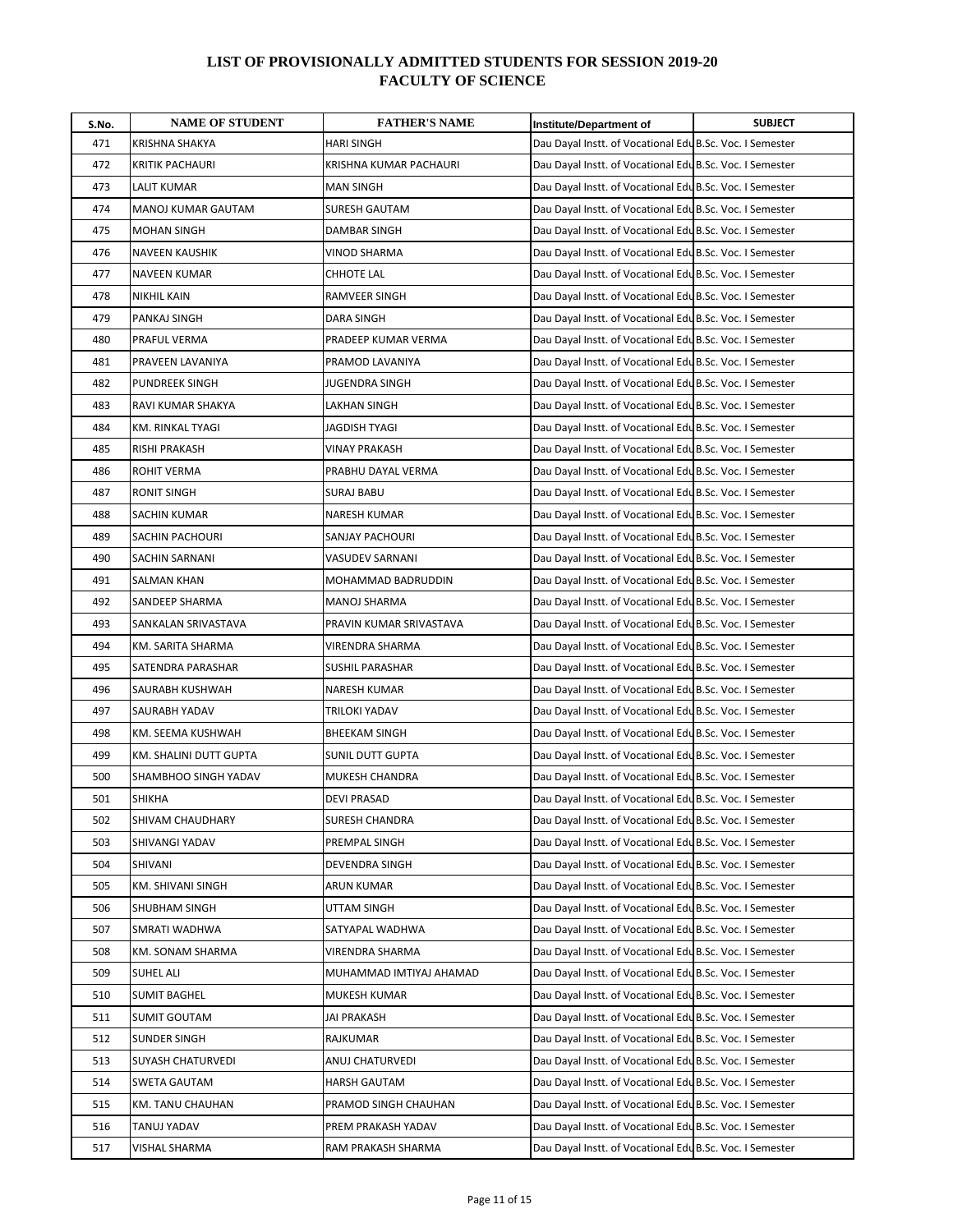| S.No. | <b>NAME OF STUDENT</b>   | <b>FATHER'S NAME</b>      | Institute/Department of                                    | <b>SUBJECT</b> |
|-------|--------------------------|---------------------------|------------------------------------------------------------|----------------|
| 518   | VISHVANATH PRATAP SINGH  | PRAMOD KUMAR              | Dau Dayal Instt. of Vocational Edu B.Sc. Voc. I Semester   |                |
| 519   | YASH SHARMA              | <b>MANOJ SHARMA</b>       | Dau Dayal Instt. of Vocational Edu B.Sc. Voc. I Semester   |                |
| 520   | YOGI SINGH               | <b>MAHABIR SINGH</b>      | Dau Dayal Instt. of Vocational Edu B.Sc. Voc. I Semester   |                |
| 521   | YUGDEV SINGH             | <b>BACHCHOO SINGH</b>     | Dau Dayal Instt. of Vocational Edu B.Sc. Voc. I Semester   |                |
| 522   | AMAN CHAUDHARY           | JAL SINGH                 | Dau Dayal Instt. of Vocational Edu B.Sc. Voc. III Semester |                |
| 523   | ANJALI GUPTA             | RAK KUMAR GUPTA           | Dau Dayal Instt. of Vocational Edu B.Sc. Voc. III Semester |                |
| 524   | ANKIT MISHRA             | <b>MANOJ MISHRA</b>       | Dau Dayal Instt. of Vocational Edu B.Sc. Voc. III Semester |                |
| 525   | <b>GAJENDRA SINGH</b>    | CHARAN SINGH              | Dau Dayal Instt. of Vocational Edu B.Sc. Voc. III Semester |                |
| 526   | <b>MAHIPAL SINGH</b>     | <b>GOVIND SINGH</b>       | Dau Dayal Instt. of Vocational Edu B.Sc. Voc. III Semester |                |
| 527   | RIYA MITTAL              | <b>SANJAY MITTAL</b>      | Dau Dayal Instt. of Vocational Edu B.Sc. Voc. III Semester |                |
| 528   | <b>MADHURI SINGH</b>     | JITENDRA PAL SINGH        | Dau Dayal Instt. of Vocational Edu B.Sc. Voc. III Semester |                |
| 529   | RAHUL GARG               | MITTHAN LAL GARG          | Dau Dayal Instt. of Vocational Edu B.Sc. Voc. III Semester |                |
| 530   | <b>ABHISHEK SIKARWAR</b> | SATYAVEER SINGH           | Dau Dayal Instt. of Vocational Edu B.Sc. Voc. III Semester |                |
| 531   | SAJAL BANSAL             | NEERAJ KUMAR BANSAL       | Dau Dayal Instt. of Vocational Edu B.Sc. Voc. III Semester |                |
| 532   | TANUJ MISHRA             | BHOOPENDRA KUMAR MISHRA   | Dau Dayal Instt. of Vocational Edu B.Sc. Voc. III Semester |                |
| 533   | <b>AMAN GUPTA</b>        | <b>MUKESH GUPTA</b>       | Dau Dayal Instt. of Vocational Edu B.Sc. Voc. III Semester |                |
| 534   | AAYUSH GUPTA             | RAJEEV GUPTA              | Dau Dayal Instt. of Vocational Edu B.Sc. Voc. III Semester |                |
| 535   | <b>MEHAK CHAHAR</b>      | ARVIND CHAHAR             | Dau Dayal Instt. of Vocational Edu B.Sc. Voc. III Semester |                |
| 536   | BHANU PRATAP YADAV       | HARIBABU YADAV            | Dau Dayal Instt. of Vocational Edu B.Sc. Voc. III Semester |                |
| 537   | AKARSH JAIN              | AJAY JAIN                 | Dau Dayal Instt. of Vocational Edu B.Sc. Voc. III Semester |                |
| 538   | KAVYA BHARDWAJ           | MUKESH BHARDWAJ           | Dau Dayal Instt. of Vocational Edu B.Sc. Voc. III Semester |                |
| 539   | <b>VISHAL CHATURVEDI</b> | SURENDRA KUMAR CHATURVEDI | Dau Dayal Instt. of Vocational Edu B.Sc. Voc. III Semester |                |
| 540   | NIRPENDRA SINGH          | SUMMER SINGH              | Dau Dayal Instt. of Vocational Edu B.Sc. Voc. III Semester |                |
| 541   | NIMISHA PACHAURI         | KRISHNA KUMAR PACHAURI    | Dau Dayal Instt. of Vocational Edu B.Sc. Voc. III Semester |                |
| 542   | TRIPURARI                | RAM KISHAN                | Dau Dayal Instt. of Vocational Edu B.Sc. Voc. III Semester |                |
| 543   | <b>AYUSH DWIVEDI</b>     | SANTOSH KUMAR DWIVEDI     | Dau Dayal Instt. of Vocational Edu B.Sc. Voc. III Semester |                |
| 544   | DHRUVRAJ SINGH           | RAKESH SINGH              | Dau Dayal Instt. of Vocational Edu B.Sc. Voc. III Semester |                |
| 545   | JATIN RAJPUT             | RAJENDRA SINGH RAJPUT     | Dau Dayal Instt. of Vocational Edu B.Sc. Voc. III Semester |                |
| 546   | <b>HARSHIT PORWAL</b>    | ANIL PORWAL               | Dau Dayal Instt. of Vocational Edu B.Sc. Voc. III Semester |                |
| 547   | PRAVANJAN GOSWAMI        | SHYAM VEER GOSWAMI        | Dau Dayal Instt. of Vocational Edu B.Sc. Voc. III Semester |                |
| 548   | SHUBHAM YADAV            | PREMPAL YADAV             | Dau Dayal Instt. of Vocational Edu B.Sc. Voc. III Semester |                |
| 549   | ARJESH KUMAR             | ASHOK KUMAR SINGH         | Dau Dayal Instt. of Vocational Edu B.Sc. Voc. III Semester |                |
| 550   | ADITYA AGARWAL           | NARENDRA KUMAR AGARWAL    | Dau Dayal Instt. of Vocational Edu B.Sc. Voc. III Semester |                |
| 551   | KM ANJALI                | RAJVEER SINGH             | Dau Dayal Instt. of Vocational Edu B.Sc. Voc. III Semester |                |
| 552   | KM.MANISHA               | NAVAL KISHOR              | Dau Dayal Instt. of Vocational Edu B.Sc. Voc. III Semester |                |
| 553   | <b>HARSHIT SISODIA</b>   | LAYAK SINGH SISODIA       | Dau Dayal Instt. of Vocational Edu B.Sc. Voc. III Semester |                |
| 554   | JANVI CHATURVEDI         | UPENDRA CHATURVEDI        | Dau Dayal Instt. of Vocational Edu B.Sc. Voc. III Semester |                |
| 555   | PRACHI SINGH             | NARENDRA SINGH            | Dau Dayal Instt. of Vocational Edu B.Sc. Voc. III Semester |                |
| 556   | PRATEEK LAHARI           | RAVINDRA LAHARI           | Dau Dayal Instt. of Vocational Edu B.Sc. Voc. III Semester |                |
| 557   | LAKHAN GUPTA             | <b>BENGALI GUPTA</b>      | Dau Dayal Instt. of Vocational Edu B.Sc. Voc. III Semester |                |
| 558   | ANKIT VERMA              | SUDHIR VERMA              | Dau Dayal Instt. of Vocational Edu B.Sc. Voc. III Semester |                |
| 559   | <b>KM RACHANA</b>        | ANOOP KUMAR               | Dau Dayal Instt. of Vocational Edu B.Sc. Voc. III Semester |                |
| 560   | HIMANSHU UPADHYAY        | SANJAY UPADHYAY           | Dau Dayal Instt. of Vocational Edu B.Sc. Voc. III Semester |                |
| 561   | HUMAN SHARMA             | MAHESH CHAND SHARMA       | Dau Dayal Instt. of Vocational Edu B.Sc. Voc. III Semester |                |
| 562   | RAKHI KUMARI             | <b>BHOODEV SINGH</b>      | Dau Dayal Instt. of Vocational Edu B.Sc. Voc. III Semester |                |
| 563   | AKASH YADAV              | VIMAL YADAV               | Dau Dayal Instt. of Vocational Edu B.Sc. Voc. III Semester |                |
| 564   | <b>CHANCHAL SINGH</b>    | JAGDISH PRASAD            | Dau Dayal Instt. of Vocational Edu B.Sc. Voc. III Semester |                |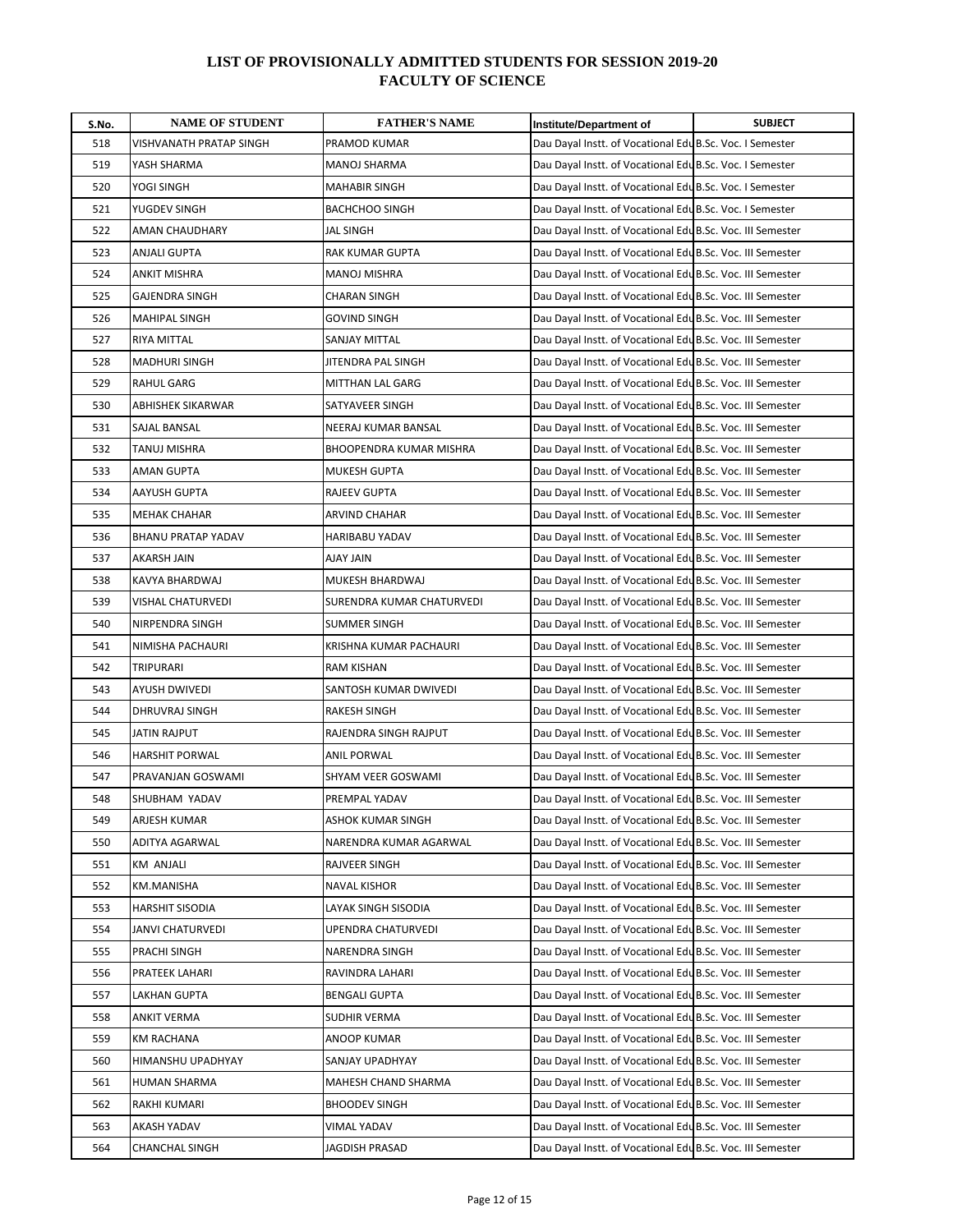| S.No. | <b>NAME OF STUDENT</b>    | <b>FATHER'S NAME</b>      | Institute/Department of                                    | <b>SUBJECT</b> |
|-------|---------------------------|---------------------------|------------------------------------------------------------|----------------|
| 565   | SAURABH SHARMA            | R.V. SHARMA               | Dau Dayal Instt. of Vocational Edu B.Sc. Voc. III Semester |                |
| 566   | <b>BHAWNA SHARMA</b>      | <b>B.L. SHARMA</b>        | Dau Dayal Instt. of Vocational Edu B.Sc. Voc. III Semester |                |
| 567   | RAJ SHEKHAR SINGH         | MEHATAB SINGH             | Dau Dayal Instt. of Vocational Edu B.Sc. Voc. III Semester |                |
| 568   | JAYA SHARMA               | RITESH SHARMA             | Dau Dayal Instt. of Vocational Edu B.Sc. Voc. III Semester |                |
| 569   | KHUSHBOO SOLANKI          | <b>UDAY SINGH SOLANKI</b> | Dau Dayal Instt. of Vocational Edu B.Sc. Voc. III Semester |                |
| 570   | TEJ PRAKASH LAWANIA       | <b>MOHAN SVAROOP</b>      | Dau Dayal Instt. of Vocational Edu B.Sc. Voc. III Semester |                |
| 571   | AKASH DIXIT               | SUNIL DIXIT               | Dau Dayal Instt. of Vocational Edu B.Sc. Voc. III Semester |                |
| 572   | ANKIT YADAV               | <b>BRIJESH YADAV</b>      | Dau Dayal Instt. of Vocational Edu B.Sc. Voc. III Semester |                |
| 573   | <b>SONAM PARASHAR</b>     | R.K. PARASWAR             | Dau Dayal Instt. of Vocational Edu B.Sc. Voc. III Semester |                |
| 574   | SATYAM SINGH              | SHEELENDRA SINGH          | Dau Dayal Instt. of Vocational Edu B.Sc. Voc. III Semester |                |
| 575   | ABHIRAJ CHAUDHARY         | RAJENDRA CHAUDHARY        | Dau Dayal Instt. of Vocational Edu B.Sc. Voc. III Semester |                |
| 576   | SUYASH KUMAR UPADHAYAY    | SUNIL SHARMA              | Dau Dayal Instt. of Vocational Edu B.Sc. Voc. III Semester |                |
| 577   | YASH SHARMA               | SACHINDRA NATH SHARMA     | Dau Dayal Instt. of Vocational Edu B.Sc. Voc. III Semester |                |
| 578   | SHIVAM YADAV              | PRATAP SINGH YADAV        | Dau Dayal Instt. of Vocational Edu B.Sc. Voc. III Semester |                |
| 579   | <b>HARSH MITTAL</b>       | DAU DAYAL MITTAL          | Dau Dayal Instt. of Vocational Edu B.Sc. Voc. III Semester |                |
| 580   | NIKHIL TIWARI             | <b>ASHOK K TIWARI</b>     | Dau Dayal Instt. of Vocational Edu B.Sc. Voc. III Semester |                |
| 581   | KR. NISHA                 | VIJAY SINGH               | Dau Dayal Instt. of Vocational Edu B.Sc. Voc. III Semester |                |
| 582   | AMAN MUDDAGAL             | DEVENDRA SHARMA           | Dau Dayal Instt. of Vocational Edu B.Sc. Voc. III Semester |                |
| 583   | <b>DEEPAK</b>             | LAL BABU                  | Dau Dayal Instt. of Vocational Edu B.Sc. Voc. III Semester |                |
| 584   | RAGHAV BHARDWAJ           | K.G.BHARDWAJ              | Dau Dayal Instt. of Vocational Edu B.Sc. Voc. III Semester |                |
| 585   | PRAYAS JADAUN             | VIRENDRA PAL              | Dau Dayal Instt. of Vocational Edu B.Sc. Voc. III Semester |                |
| 586   | AJIT SINGH                | CHANDRA VEER SINGH        | Dau Dayal Instt. of Vocational Edu B.Sc. Voc. III Semester |                |
| 587   | ANKIT KUMAR               | VIRENDRA KUMAR            | Dau Dayal Instt. of Vocational Edu B.Sc. Voc. III Semester |                |
| 588   | <b>BABITA</b>             | <b>MAN SINGH</b>          | Dau Dayal Instt. of Vocational Edu B.Sc. Voc. III Semester |                |
| 589   | <b>JAI KUMAR</b>          | <b>ARUN SINGH</b>         | Dau Dayal Instt. of Vocational Edu B.Sc. Voc. III Semester |                |
| 590   | SAMOD SINGH               | RAKSHPAL SINGH            | Dau Dayal Instt. of Vocational Edu B.Sc. Voc. III Semester |                |
| 591   | VIVASH KUMAR              | SURESH CHAND              | Dau Dayal Instt. of Vocational Edu B.Sc. Voc. III Semester |                |
| 592   | AMAN RAWAT                | <b>RAVISH RAWAT</b>       | Dau Dayal Instt. of Vocational Edu B.Sc. Voc. III Semester |                |
| 593   | SHALU SINGH               | AKHAND PRATAP SINGH       | Dau Dayal Instt. of Vocational Edu B.Sc. Voc. III Semester |                |
| 594   | SHOBHIT BHAN              | CHANDRA BHAN              | Dau Dayal Instt. of Vocational Edu B.Sc. Voc. III Semester |                |
| 595   | <b>BHANU PRATAP SINGH</b> | SHIV SINGH                | Dau Dayal Instt. of Vocational Edu B.Sc. Voc. III Semester |                |
| 596   | ARIDAMAN SINGH            | SHRIGOPAL YADAV           | Dau Dayal Instt. of Vocational Edu B.Sc. Voc. III Semester |                |
| 597   | RICHA SONI                | OM PRAKASH SONI           | Dau Dayal Instt. of Vocational Edu B.Sc. Voc. III Semester |                |
| 598   | AMIT KUMAR                | JASVEER SINGH             | Dau Dayal Instt. of Vocational Edu B.Sc. Voc. III Semester |                |
| 599   | VARUN GUPTA               | <b>SUSHIL GUPTA</b>       | Dau Dayal Instt. of Vocational Edu B.Sc. Voc. III Semester |                |
| 600   | SHIVAM LAL KUSWAH         | KUNDAN LAL KUSWAH         | Dau Dayal Instt. of Vocational Edu B.Sc. Voc. III Semester |                |
| 601   | <b>VISHANT SHARMA</b>     | RAJENDRA SHARMA           | Dau Dayal Instt. of Vocational Edu B.Sc. Voc. III Semester |                |
| 602   | LOKENDRA SINGH            | <b>BHURI SINGH</b>        | Dau Dayal Instt. of Vocational Edu B.Sc. Voc. III Semester |                |
| 603   | PARIZA SHARMA             | VIVEK SHARMA              | Dau Dayal Instt. of Vocational Edu B.Sc. Voc. III Semester |                |
| 604   | ABHISHEK GOYAL            | SHIV KUMAR GOYAL          | Dau Dayal Instt. of Vocational Edu B.Sc. Voc. V Semester   |                |
| 605   | AKASH CHAUDHARY           | <b>BHAGWATI PRASAD</b>    | Dau Dayal Instt. of Vocational Edu B.Sc. Voc. V Semester   |                |
| 606   | <b>BRIJ GOPAL</b>         | SHRI OM                   | Dau Dayal Instt. of Vocational Edu B.Sc. Voc. V Semester   |                |
| 607   | CHARU JADON               | NARENDRA SINGH            | Dau Dayal Instt. of Vocational Edu B.Sc. Voc. V Semester   |                |
| 608   | <b>DIVYA</b>              | RAJENDRA SINGH            | Dau Dayal Instt. of Vocational Edu B.Sc. Voc. V Semester   |                |
| 609   | <b>HARJEET CHAUHAN</b>    | GYAN SINGH CHAUHAN        | Dau Dayal Instt. of Vocational Edu B.Sc. Voc. V Semester   |                |
| 610   | <b>JYOTI SINGH</b>        | LAL BAHADUR SINGH         | Dau Dayal Instt. of Vocational Edu B.Sc. Voc. V Semester   |                |
| 611   | <b>KM PRIYANKA</b>        | OMKAR GAUTAM              | Dau Dayal Instt. of Vocational Edu B.Sc. Voc. V Semester   |                |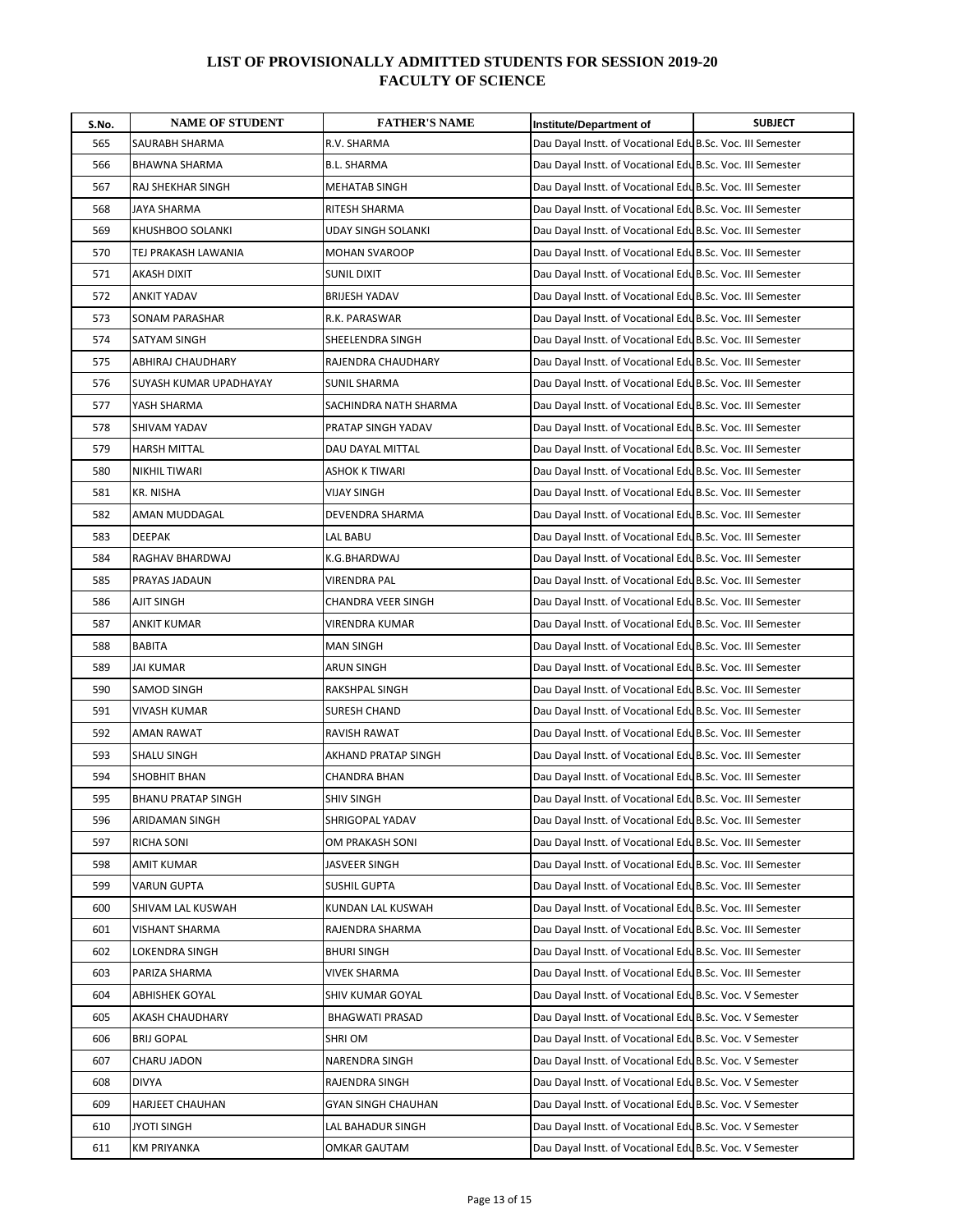| S.No. | <b>NAME OF STUDENT</b>    | <b>FATHER'S NAME</b>    | Institute/Department of                                         | <b>SUBJECT</b> |
|-------|---------------------------|-------------------------|-----------------------------------------------------------------|----------------|
| 612   | KM SHAILZA SHARMA         | HEMANT KUMAR SHARMA     | Dau Dayal Instt. of Vocational Edu B.Sc. Voc. V Semester        |                |
| 613   | KM. NEETU MAHOR           | SIYA RAM MAHOR          | Dau Dayal Instt. of Vocational Edu B.Sc. Voc. V Semester        |                |
| 614   | AMAN GUPTA                | SUBHASH CHANDRA GUPTA   | Dau Dayal Instt. of Vocational Edu B.Sc. Voc. V Semester        |                |
| 615   | KM.SHASHI                 | RAMKRISHAN SHARMA       | Dau Dayal Instt. of Vocational Edu B.Sc. Voc. V Semester        |                |
| 616   | <b>KM.SONA GUPTA</b>      | <b>KISHOR KUMAR</b>     | Dau Dayal Instt. of Vocational Edu B.Sc. Voc. V Semester        |                |
| 617   | <b>MAHIMA CHAUDHARY</b>   | NARESH CHAUDHARY        | Dau Dayal Instt. of Vocational Edu B.Sc. Voc. V Semester        |                |
| 618   | MAN MOHAN RAJPUT          | DAYA SHANKAR RAJPUT     | Dau Dayal Instt. of Vocational Edu B.Sc. Voc. V Semester        |                |
| 619   | <b>MOHIT CHAUDHARY</b>    | RAKESH CHAUDHARY        | Dau Dayal Instt. of Vocational Edu B.Sc. Voc. V Semester        |                |
| 620   | <b>NEHA</b>               | SURESH CHANDRA          | Dau Dayal Instt. of Vocational Edu B.Sc. Voc. V Semester        |                |
| 621   | <b>NIKITA VARUN</b>       | RAJESH VARUN            | Dau Dayal Instt. of Vocational Edu B.Sc. Voc. V Semester        |                |
| 622   | <b>OMPAL SINGH</b>        | RAVINDER SINGH          | Dau Dayal Instt. of Vocational Edu B.Sc. Voc. V Semester        |                |
| 623   | JAY GOPAL KASHYAP         | RAM GOPAL SINGH         | Dau Dayal Instt. of Vocational Edu B.Sc. Voc. V Semester        |                |
| 624   | <b>KESHAV RATHORE</b>     | RAJENDRA RATHORE        | Dau Dayal Instt. of Vocational Edu B.Sc. Voc. V Semester        |                |
| 625   | PANKAJ SHARMA             | RAM KISHAN SHARMA       | Dau Dayal Instt. of Vocational Edu B.Sc. Voc. V Semester        |                |
| 626   | PARTH JADAUN              | YADVENDRA PRATAP SINGH  | Dau Dayal Instt. of Vocational Edu B.Sc. Voc. V Semester        |                |
| 627   | PINKAL SINGH              | V P SINGH               | Dau Dayal Instt. of Vocational Edu B.Sc. Voc. V Semester        |                |
| 628   | PRANJAL SHARMA            | <b>BHAIIRAV PRASAD</b>  | Dau Dayal Instt. of Vocational Edu B.Sc. Voc. V Semester        |                |
| 629   | PREM SHARMA               | BHAGWAN DAS SHARMA      | Dau Dayal Instt. of Vocational Edu B.Sc. Voc. V Semester        |                |
| 630   | PRITI KUMARI              | RAJVEER SINGH           | Dau Dayal Instt. of Vocational Edu B.Sc. Voc. V Semester        |                |
| 631   | PRIYAM CHAURASIYA         | <b>ANIL CHAURASIYA</b>  | Dau Dayal Instt. of Vocational Edu B.Sc. Voc. V Semester        |                |
| 632   | PURU RAJ SINGH            | <b>MANOJ SIKARWAR</b>   | Dau Dayal Instt. of Vocational Edu B.Sc. Voc. V Semester        |                |
| 633   | <b>RAHUL KUMAR</b>        | <b>RAMNIWAS</b>         | Dau Dayal Instt. of Vocational Edu B.Sc. Voc. V Semester        |                |
| 634   | RAJESH KUMAR              | DINESH KUMAR            | Dau Dayal Instt. of Vocational Edu B.Sc. Voc. V Semester        |                |
| 635   | RAJKUMAR                  | RAJESH SHIKARWAR        | Dau Dayal Instt. of Vocational Edu B.Sc. Voc. V Semester        |                |
| 636   | RAJKUMARI SHAKYA          | SURAJ SHAKYA            | Dau Dayal Instt. of Vocational Edu B.Sc. Voc. V Semester        |                |
| 637   | RAVINDRA PRATAP           | RAMNIWAS                | Dau Dayal Instt. of Vocational Edu B.Sc. Voc. V Semester        |                |
| 638   | <b>SWAPNIL SHIVHARE</b>   | NAVEEN SHIVHARE         | Dau Dayal Instt. of Vocational Edu B.Sc. Voc. V Semester        |                |
| 639   | <b>RITIK PRATAP SINGH</b> | YASHPAL SINGH           | Dau Dayal Instt. of Vocational Edu B.Sc. Voc. V Semester        |                |
| 640   | RITIKA CHAUDHARY          | <b>NARESH CHAUDHARY</b> | Dau Dayal Instt. of Vocational Edu B.Sc. Voc. V Semester        |                |
| 641   | RITIKA KULSHRESHTHA       | SAURABH KULSHRESHTHA    | Dau Dayal Instt. of Vocational Edu B.Sc. Voc. V Semester        |                |
| 642   | SAURABH SINGH             | <b>HARENDRA SINGH</b>   | Dau Dayal Instt. of Vocational Edu B.Sc. Voc. V Semester        |                |
| 643   | SHIVANI                   | MAHAVEER SINGH          | Dau Dayal Instt. of Vocational Edu B.Sc. Voc. V Semester        |                |
| 644   | SIVAM TIWARI              | SANJEEV TIWARI          | Dau Dayal Instt. of Vocational Edu B.Sc. Voc. V Semester        |                |
| 645   | SONU VERMA                | <b>SUKHVIR SONI</b>     | Dau Dayal Instt. of Vocational Edu B.Sc. Voc. V Semester        |                |
| 646   | MRITYUNJAY SHAKYA         | AMITABH SHAKYA          | Dau Dayal Instt. of Vocational Edu B.Sc. Voc. V Semester        |                |
| 647   | UDIT PRAJAPATI            | MAHARAJ SINGH           | Dau Dayal Instt. of Vocational Edu B.Sc. Voc. V Semester        |                |
| 648   | VISHAL KUMAR              | <b>CHARAN SINGH</b>     | Dau Dayal Instt. of Vocational Edu B.Sc. Voc. V Semester        |                |
| 649   | YASH YADAV                | VIRENDRA PAL SINGH      | Dau Dayal Instt. of Vocational Edu B.Sc. Voc. V Semester        |                |
| 650   | YUGAL MITTAL              | SURENDRA KUMAR MITTAL   | Dau Dayal Instt. of Vocational Edu B.Sc. Voc. V Semester        |                |
| 651   | Kanchan Shivhare          | Satish Chandra Shivhare | Dau Dayal Instt. of Vocational Edu M.Sc. (E & I ). I Semester   |                |
| 652   | Kajal Shivhare            | Satish Chandra Shivhare | Dau Dayal Instt. of Vocational Edu M.Sc. (E & I ). I Semester   |                |
| 653   | Rishab Sikarwar           | Vijay Vikram Singh      | Dau Dayal Instt. of Vocational Edu M.Sc. (E & I). I Semester    |                |
| 654   | Dipti Bhadouriya          | Brijesh Bhadouriya      | Dau Dayal Instt. of Vocational Edu M.Sc. (E & I ). I Semester   |                |
| 655   | Piyush Mittal             | Rakesh Mittal           | Dau Dayal Instt. of Vocational Edu M.Sc. (E & I ). I Semester   |                |
| 656   | Shiv Pratap Singh         | Jitendra Pal Singh      | Dau Dayal Instt. of Vocational Edu M.Sc. (E & I ). I Semester   |                |
| 657   | <b>ABHISHEK PRACHETA</b>  | <b>BHARORAN LAL</b>     | Dau Dayal Instt. of Vocational Edu M.Sc. (E & I ). III Semester |                |
| 658   | ASWANI GUPTA              | ANIL GUPTA              | Dau Dayal Instt. of Vocational Edu M.Sc. (E & I ). III Semester |                |